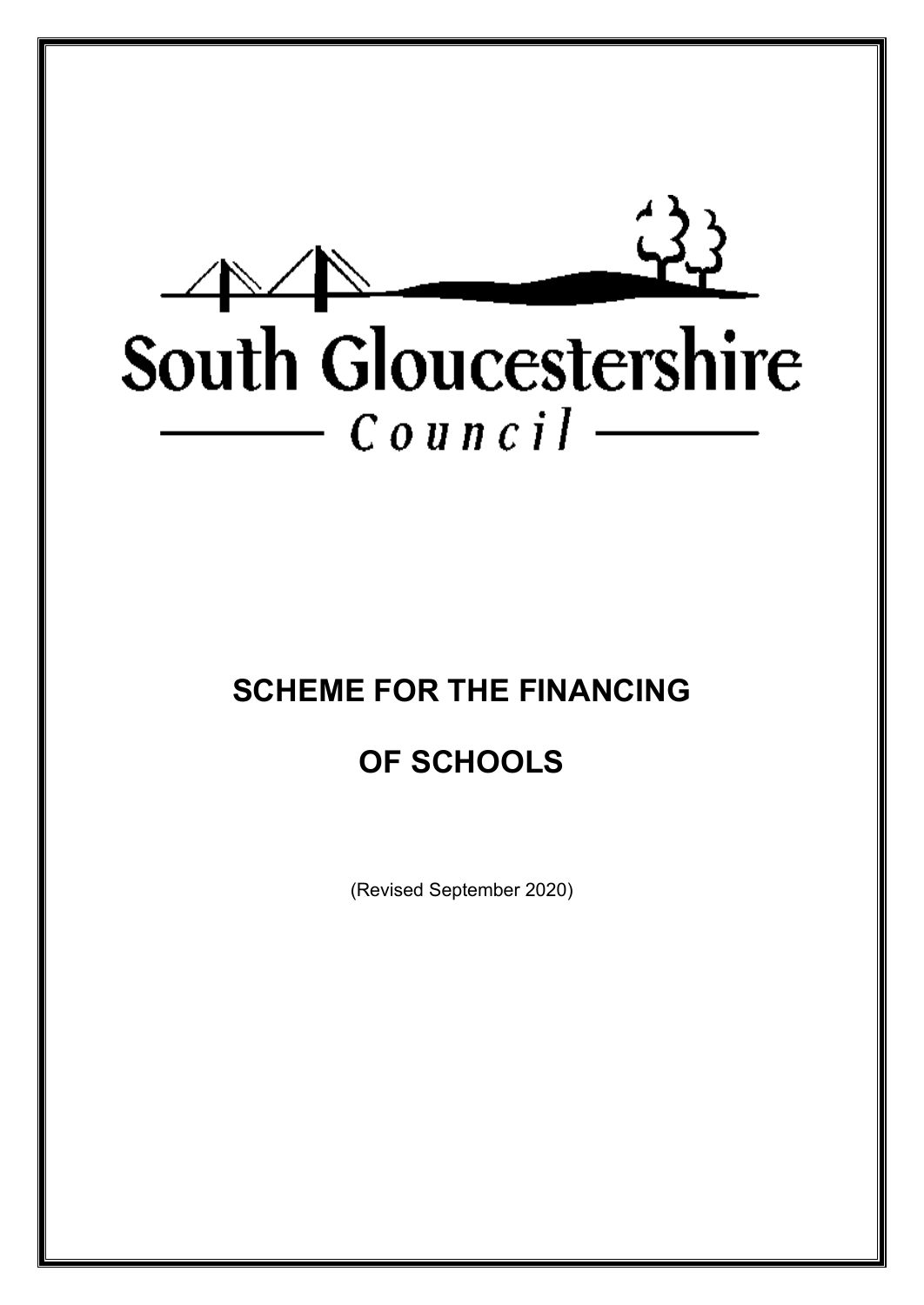## **LIST OF CONTENTS**

| 1.       | Main features of the Scheme                                                             | $\mathbf 1$    |
|----------|-----------------------------------------------------------------------------------------|----------------|
| 2.       | <b>Financial Requirements</b>                                                           | $\overline{4}$ |
| 3.       | Instalments of budget share; banking arrangements                                       | 10             |
| 4.       | The treatment of surpluses and deficit balances arising in relation to<br>budget shares | 13             |
| 5.       | Income                                                                                  | 16             |
| 6.       | The charging of school budget shares                                                    | 17             |
| 7.       | <b>Taxation</b>                                                                         | 20             |
| 8.       | The provision of services and facilities by the Authority                               | 21             |
| 9.       | PFI clauses                                                                             | 23             |
| 10.      | Insurance                                                                               | 24             |
| 11.      | Miscellaneous                                                                           | 25             |
| 12.      | Responsibility for repairs and maintenance                                              | 28             |
| 13.      | <b>Community Facilities</b>                                                             | 29             |
|          |                                                                                         |                |
| Annexe A | Schools Maintained by South Gloucestershire Council on 1 April 2020                     | 33             |
| Annexe B | Loan Scheme                                                                             | 36             |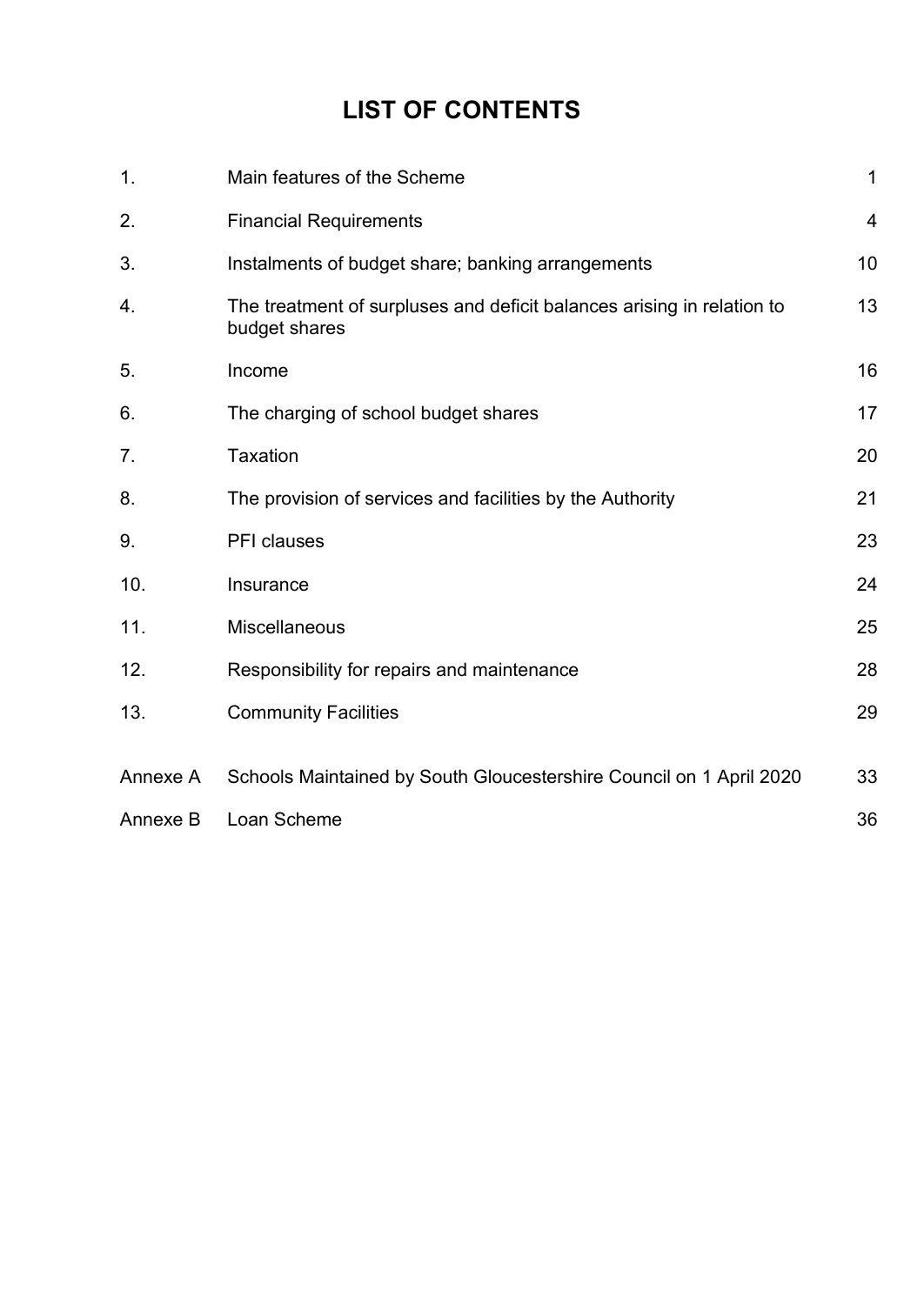#### **MAIN FEATURES OF THE SCHEME**

#### 1.1 **Introduction**

The current funding framework which replaces Local Management of Schools is set out in the legislative provisions in sections 45-53 of the School Standards and Framework Act 1998

Under this legislation, local authorities determine for themselves the size of their schools budget and non-schools budget – although at a minimum the local authority must appropriate its entire Dedicated Schools Grant to their schools budget. The categories of expenditure which fall within the two budgets are prescribed under regulations made by the Secretary of State, but included within the two, taken together, is all expenditure, direct and indirect, on an authority's maintained schools except for capital and certain miscellaneous items. Local authorities may deduct funds from their schools budget for purposes defined in regulations made by the Secretary of State under s.45A of the Act. The amounts to be deducted for these purposes are decided by the authority concerned, subject to any limits or conditions (including gaining the approval of their School Forum or the Secretary of State in certain instances) as prescribed by the Secretary of State. The balance of the schools budget left after deduction of centrally retained funds is termed the Individual Schools Budget (ISB). Expenditure items in the non-schools education budget must be retained centrally (although earmarked allocations may be made to schools).

Local authorities must distribute the ISB amongst their maintained schools using a formula which accords with regulations made by the Secretary of State, and enables the calculation of a budget share for each maintained school. This budget share is then delegated to the governing body of the school concerned, unless the school is a new school which has not yet received a delegated budget, or the right to a delegated budget has been suspended in accordance with s.51 of the Act. The financial controls within which delegation works are set out in this scheme made by South Gloucestershire Council in accordance with s.48 of the Act and regulations made under that section. All proposals to revise the scheme must be approved by the Schools Forum, though the local authority may apply to the Secretary of State for approval in the event of the forum rejecting a proposal or approving it subject to modifications that are not acceptable to the authority.

Subject to any provisions made by or under the scheme, governing bodies of schools may spend their budget shares for the purposes of their school and for any additional purposes prescribed by the Secretary of State in regulations made under s.50 of the Act.(Section 50 has been amended to provide that amounts spent by a governing body on providing community facilities or services under section 27 of the Education Act 2002 are treated as if they were amounts spent for the purposes of the school (s50(3A) of the Act).

The authority may suspend a school's right to a delegated budget if the provisions of the authority's financial scheme (or rules applied by the scheme) have been substantially or persistently breached, or if the budget share has not been managed satisfactorily. A school's right to a delegated budget share may also be suspended for other reasons (s17 of the SSAF Act 1998).

Regulations also require the local authority to publish their scheme and any revisions to it on a website accessible to the general public, by the date that any revisions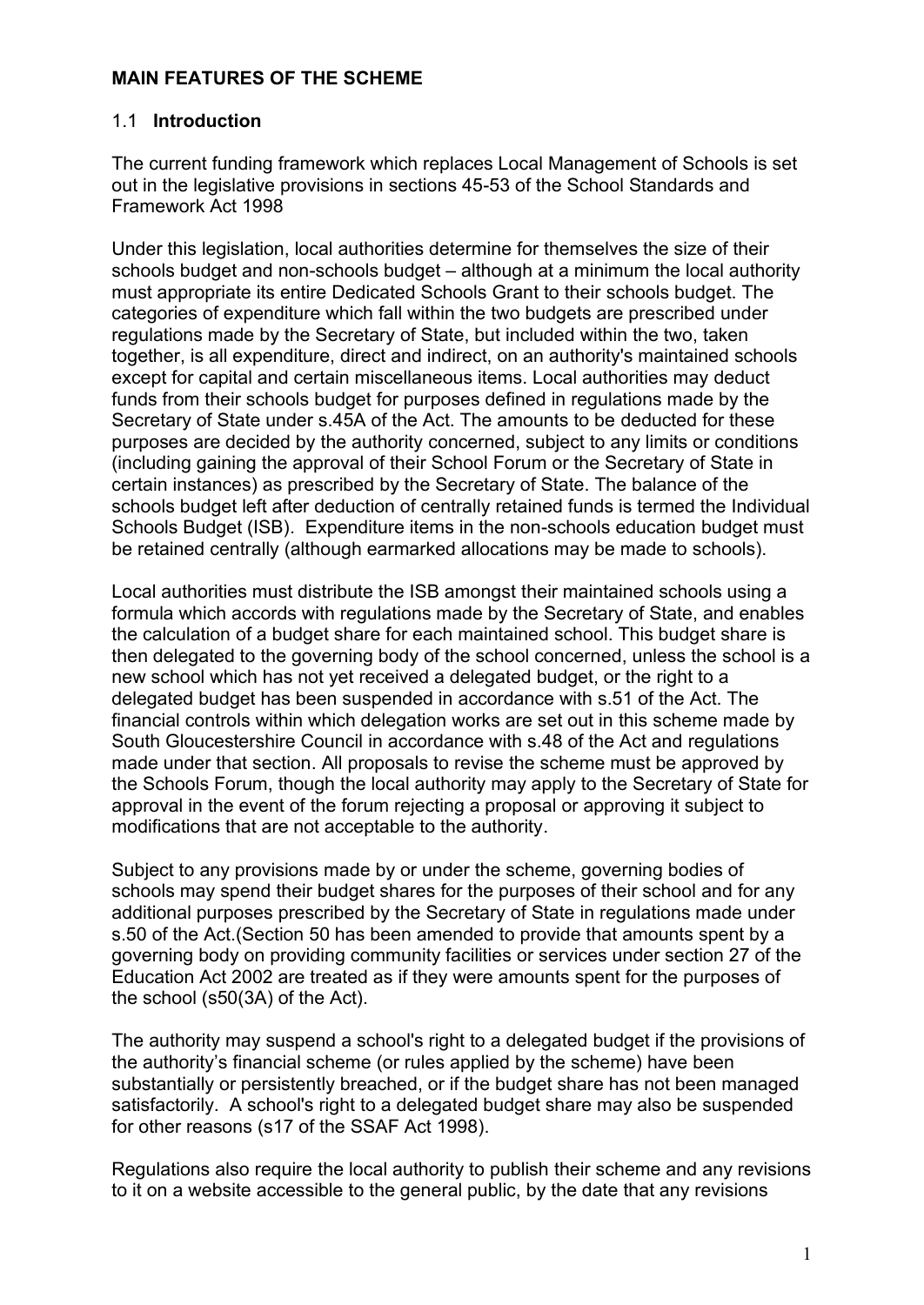come into force, together with a statement that the revised scheme comes into force on that date.

## 1.2 **The Role and Scope of the Scheme**

This scheme sets out the financial relationship between the Authority and the schools maintained by the Authority. The scheme contains requirements relating to financial management and associated issues which are binding on both the LA and the Governing Bodies of schools.

#### 1.2.1 **Application of the scheme to the authority and maintained schools**

The scheme applies to all community, nursery, special, voluntary, foundation (including trust), foundation special schools and PRUs maintained by the authority, whether they are situated in the area of the authority or situated elsewhere. It does not apply to schools situated in the authority's area which are maintained by another authority. Nor does it apply to academies.

Annexe A gives a list of all maintained schools in South Gloucestershire on 1<sup>st</sup> April 2020

### 1.3 **Publication of the Scheme**

A copy of the scheme will be available on the South Gloucestershire Council website, including the dates the revisions come into force. A hard copy will be available on request and without charge,

#### 1.4. **Revision of the Scheme**

All proposed revisions must be submitted to the schools forum for approval by members of the forum representing maintained schools. Where the schools forum does not approve them or approves them subject to modifications which are not acceptable to the authority, the authority may apply to the Secretary of State for approval. The Secretary of State may by a direction revise the whole or part of this scheme as from such date as may be specified in the direction. In order to make a directed revision to schemes, the Secretary of State is required, by provisions in the School Standards and Framework Act 1998, to consult the relevant local authorities and other interested parties

#### 1.5 **Delegation of Powers to the Headteacher**

The Governing Body may delegate to the Headteacher their financial powers in relation to delegated budgets. The level of delegation is for the Governing Body to determine. The Governing Body should consider the extent to which it wishes to delegate its powers and functions to the Headteacher, and record its decision in the minutes of the Governing Body. Any subsequent revisions should be similarly recorded. The ultimate responsibility still remains with the Governing Body. The first formal budget plan of each year must be considered and approved by the Governing Body.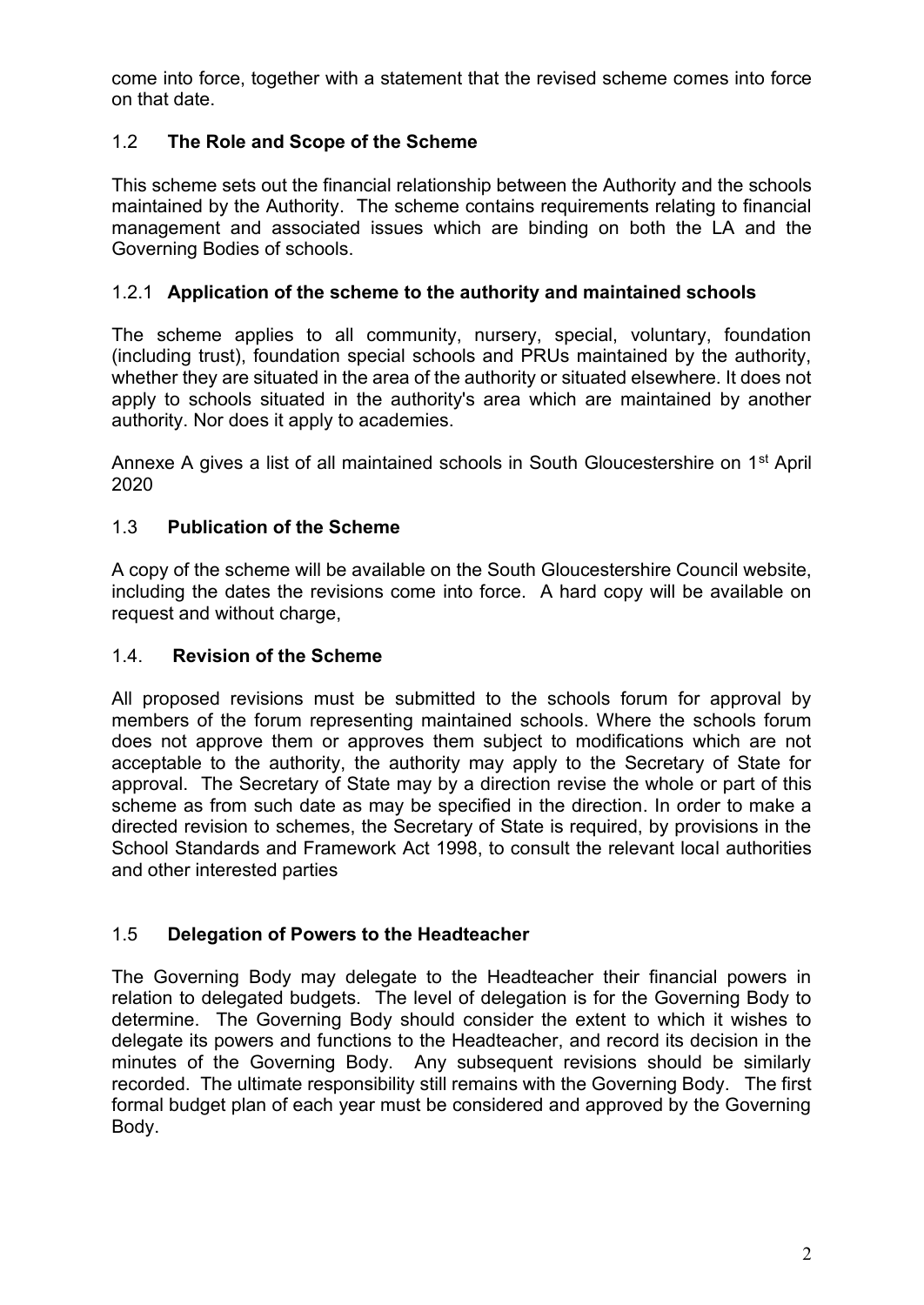#### 1.6 **Maintenance of Schools**

South Gloucestershire LA is responsible for maintaining the schools covered by the scheme, and this includes the duty of defraying all the expenses of maintaining them (except in the case of a voluntary aided school where some of the expenses are, by statute, payable by the governing body). Part of the way the authority maintains schools is through the funding system put in place under Sections 45 to 53 of the Schools Standards and Framework Act 1998.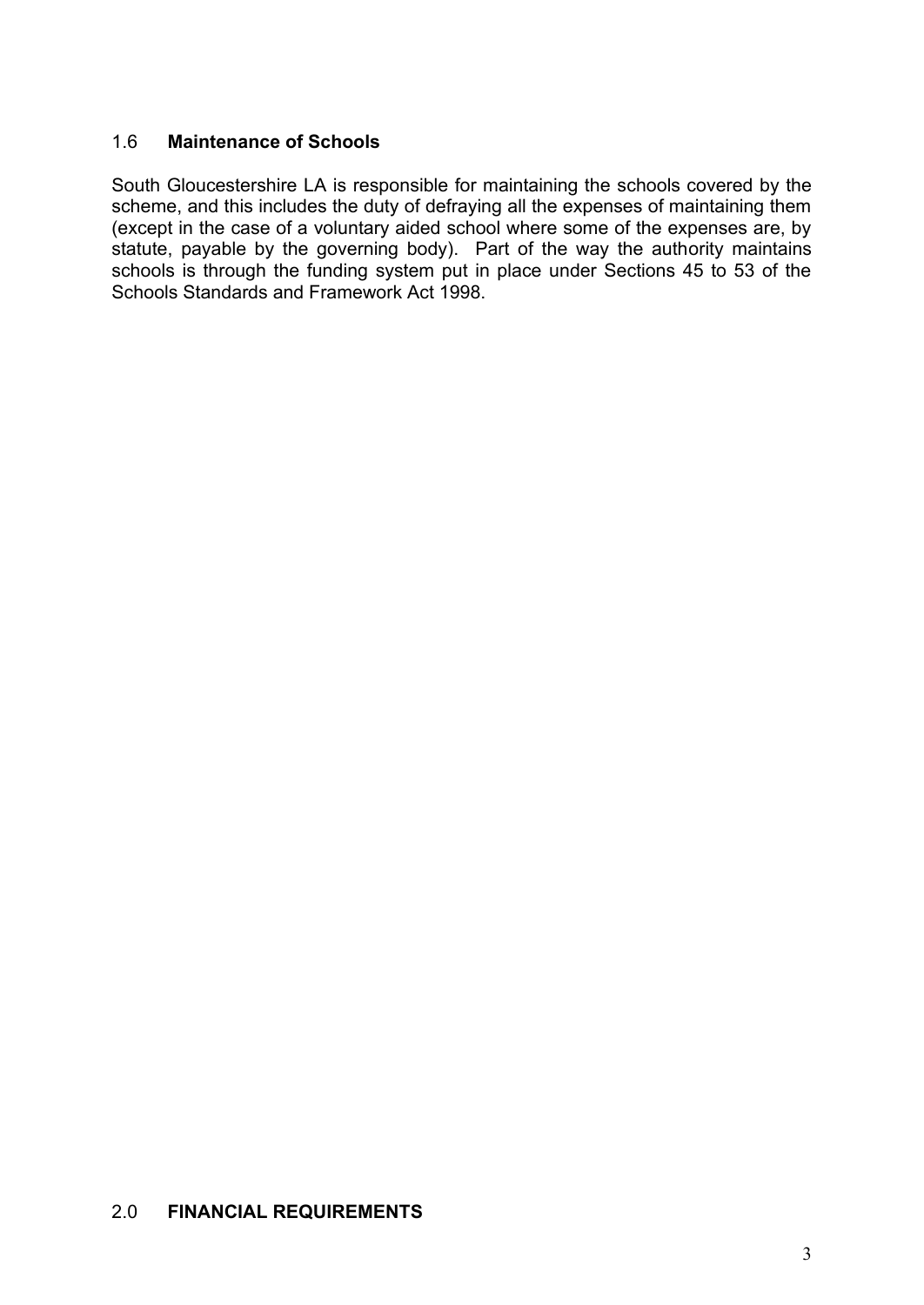## 2.1.1 **Application of Financial Controls to Schools**

In managing their delegated budgets schools must abide by the Authority's requirements on financial controls and monitoring as set out in the scheme and in detailed publications outside of the scheme but referred to in the scheme.

#### 2.1.2 **Provision of Financial Information and Reports**

Schools are required to provide the Authority with details of anticipated and actual expenditure and income, in a form and at times determined by the Authority. The Authority may not require submission of such details more often than once every three months, except for those reports connected with tax or banking reconciliations. The exception to this is if the Authority has notified the Governing Body in writing that in its view the school's financial position requires more frequent submission or that the school is in its first year of operation. This restriction does not apply to schools which are part of the on-line financial accounting system operated by the Authority

### 2.1.3 **Payment of Salaries; Payment of Bills**

Schools are required to comply with the administrative procedures for payment of salaries and invoices published separately by the Authority. Where payments are not from central systems, schools will need to provide such additional information as is needed for statutory returns and appropriate monitoring.

### 2.1.4 **Control of Assets**

Each school must maintain an inventory of its movable non-capital assets for items worth £1,000 or more in accordance with arrangements determined by the Authority. Such items will be 'portable, desirable, attractive durable and have some intrinsic value'. For items less that £1,000, schools are free to determine their own arrangements for keeping a register in some form but the register should include anything that is portable and attractive such as a camera. The register of assets/inventory may be held in an electronic form. If electronically held, a paper copy needs to be verified and signed, as being correct, on an annual basis. Schools must ensure that all inventories are reviewed at least once a year and discrepancies reported to the governing body.

The basic procedure for the disposal of assets is that the asset should be offered to other South Gloucestershire schools, then to other services within the Council prior to disposal outside the Council. Schools should endeavour to sell the asset at market value. Schools need to operate their own discretion as to whether the disposal of an asset that has a nominal or nil value should be offered to other South Gloucestershire schools or other Council Services.

### 2.1.5 **Accounting Polices (including Year End Procedures)**

Schools must abide by the Authority's accounting policies and procedures, including year-end procedures which will be issued annually to schools.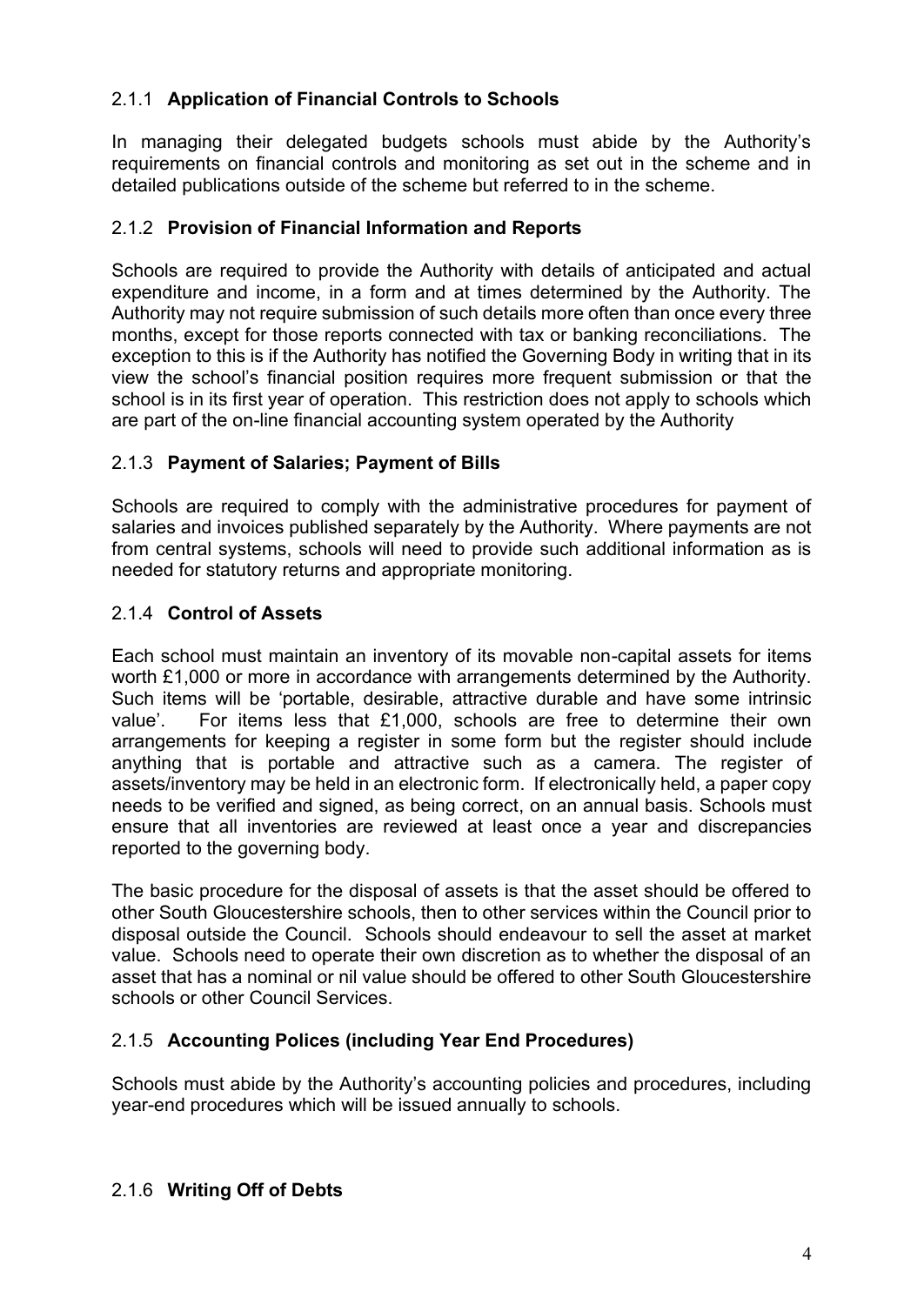Governing Bodies can only write off debts up to £2,000 which are related to their own income generation, e.g. lettings income. In order to write off other debts, the school should seek the approval of the Chief Financial Officer. The detailed procedures are contained within the document "Financial Regulations for Schools". Before seeking to do this, schools must take all reasonable measures to recover the debt.

## 2.2 **Basis of Accounting**

All reports and accounts provided to the Authority by a Governing Body must be on an accrual basis. Adherence to prudence also requires that all known commitments for the financial period are included. Schools are able to choose their financial software provided the Governing Body meets, in full, the costs involved in providing the LA with all the reports and accounts requested in the format prescribed by the LA.

## 2.3 **Submission of Budget Plans**

Each school is required to submit their budget plan approved by the full Governing Body by the 31 May of each year in a format to be determined by the authority which will, as far as possible, take into account Consistent Financial Reporting. In submitting their budget plan, the governing body should also include their assumptions underpinning their plan.

Revised plans approved by the Governing Body must be completed and forwarded as soon as practical after 31 October but no later than 30 November in the financial year to which it relates.

When considering their budget plans, the Governing Body are able to take full account of the estimated deficit/surplus at the previous 31st March.

The authority will supply schools**,** on a monthly basis, with income and expenditure data which it holds. Schools can then use this data to help them in planning their budget.

## 2.3.1 **Submission of Financial Forecasts**

The authority may require schools to submit a financial forecast covering each year of a multi-year period for which schools have been notified of budget shares beyond the current year e.g. a school with a deficit budget situation.

## 2.4 **School Resource Management**

Schools must seek to achieve effective management of resources and value for money, to optimise the use of their resources and to invest in teaching and learning, taking into account the Authority's purchasing, tendering and contracting requirements outlined in section 2.10.

There are significant variations in the effective management of resources between similar schools, and so it is important for schools to review their current expenditure, compare it to other schools and think about how to make improvements.

It is for heads and governors to determine at school level how to secure better value for money.

## 2.5 **Virement**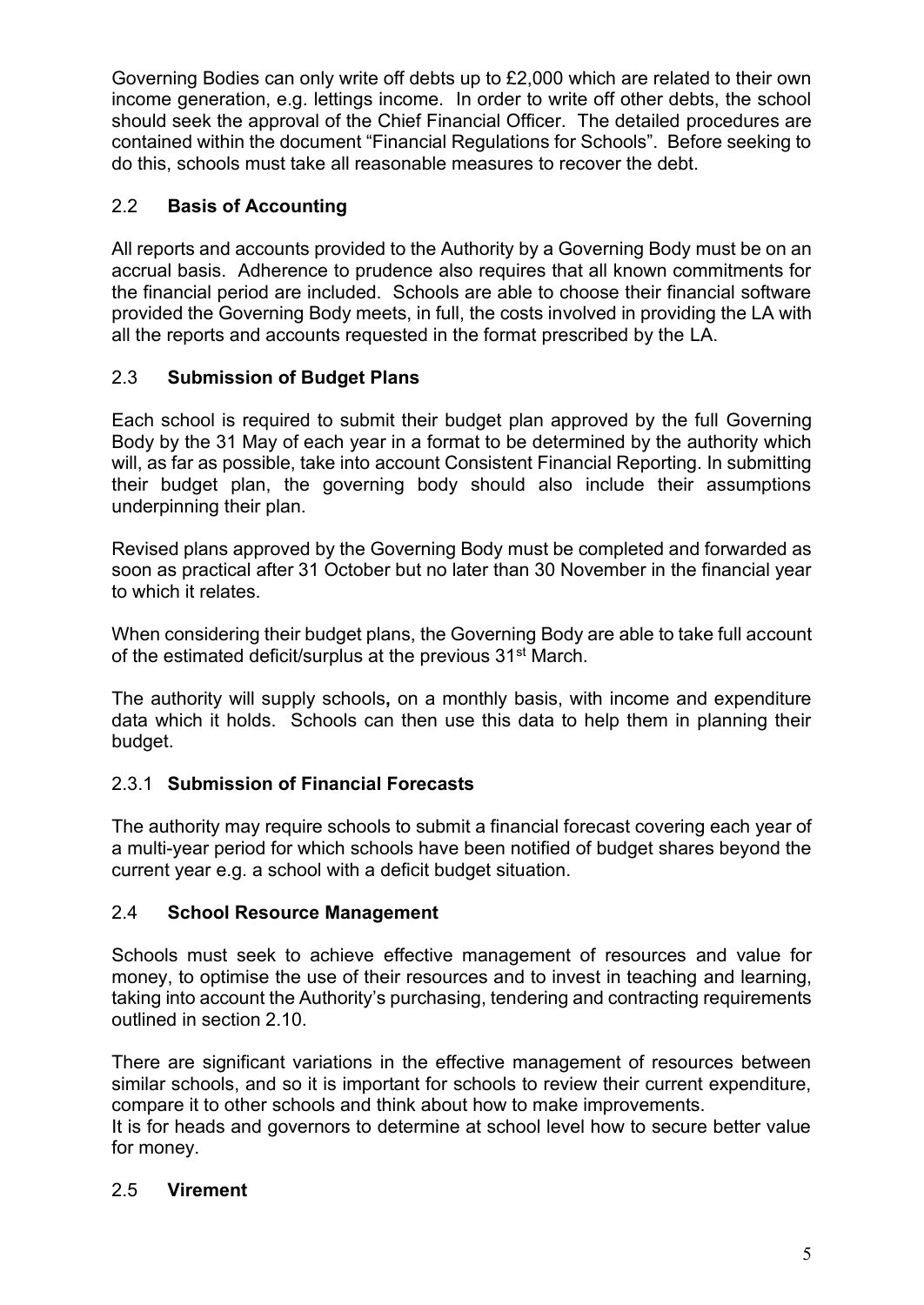A Governing Body may transfer funds between budget heads in their delegated budget shares. This is known as virement.

A Governing Body may also delegate this power under paragraph 1.5 of the Scheme.

## 2.6 **Audit: General**

Schools with delegated budgets will be subject to regular internal audit. The school's records and accounts will be available for inspection, as necessary, by South Gloucestershire's internal and external auditors. The Council's external audit regime is determined by the Audit Commission. Governing Bodies are required to co-operate with both Internal and External Auditors. Schools must provide a right of access to records for both internal and external auditors.

### 2.7 **Separate External Audits**

A Governing Body may spend funds from its school budget share to obtain external audit certification of its accounts, separate from any South Gloucestershire Council internal or external audit process.

## 2.8 **Audit of Voluntary and Private Funds**

Schools must provide audit certificates for all voluntary and private funds held and for the accounts of any trading organisations controlled by the school. Audit certificates (and any accompanying reports) must be reported to the governing body and sent to the Chief Finance Officer not later than six months after the end of the accounting period to which they relate.

### 2.9 **Register of Business Interests**

The Governing Body of each school must maintain a register which lists for each member of the Governing Body and the Headteacher:

- a) any business interests they or any member of their immediate family have;
- b) details of any other educational establishments that they govern;
- c) any relationship between school staff and members of the governing body.

This register must be kept up to date by notification of changes and through an annual review of entries. The register is to be made available for inspection by governors, staff, parents and the Authority and published on a publicly accessible website.

### 2.10 **Purchasing, Tendering and Contracting Requirements**

The Governing Body of each school is required to abide by the Council's financial regulations and standing orders relating to schools. This includes a requirement to assess, where relevant, the health and safety competence of contractors, taking into account the contracting authorities policies and procedures. Schools can disapply any section of those regulations and standing orders which would require them:

- a). to do anything incompatible with any of the provisions of this Scheme or any statutory provision, or any EU Procurement Directive
- b) to seek a council officer's counter-signature for any contracts for goods or services for a value below £60,000 in any one year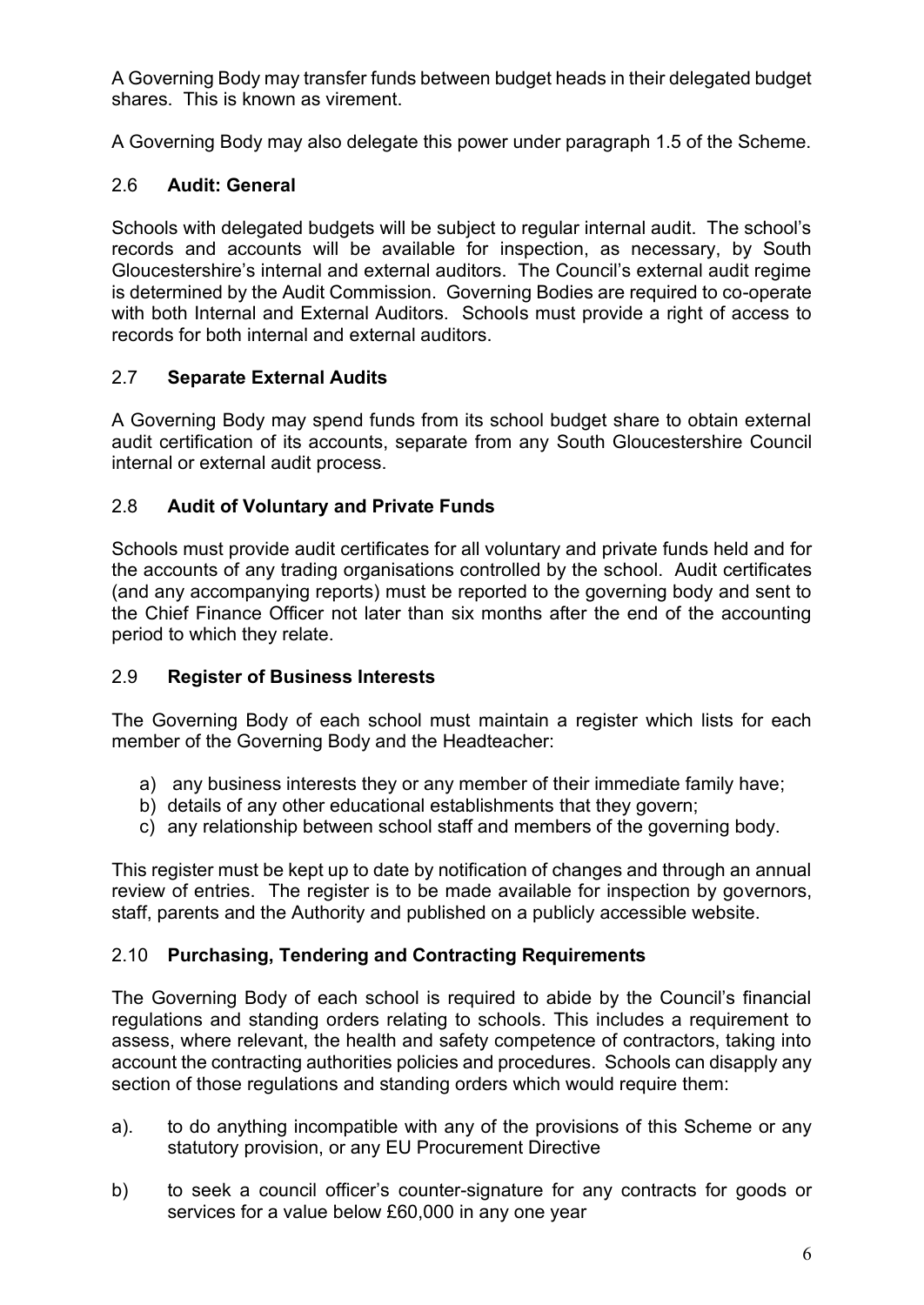- c) to select suppliers only from an approved list
- d) to seek fewer than three tenders in respect of any contract with a value exceeding £10,000 in any one year.

If schools do select suppliers that are not on an approved list, then the school must satisfy themselves as to the suitability of the purchase/supply from this supplier. Any future potential claim arising from this purchase/supply will remain with the school.

Schools may seek advice on a range of compliant deals via **[Buying for schools](https://www.gov.uk/guidance/buying-for-schools)**

### 2.11 **Application of Contracts to Schools**

Schools are able to opt out of Authority contract. Once the governing body has signed a contract, it is bound for its length. If the Governing Body opt out, it may have to pay penalties.

Schools are empowered under paragraph 3 of Schedule 10 to the Schools Standards and Framework Act 1998, to enter into contracts, but in most cases, they do so on behalf of the Authority as maintainer of the school and the owner of the funds in the budget share.

Where a Governing Body has clear statutory obligations it is free to enter into contracts solely on behalf of the Governing Body for example contracts made by aided or foundation schools in respect of the employment of staff.

### 2.12 **Central Funds and Earmarking**

The Authority may make resources available to schools from centrally retained funds in the form of allocations which are additional to and separate from the schools budget share. In the case of grants this may be a requirement specified by the Secretary of State or other grant making body.

These allocations will be subject to terms and conditions setting out the purpose or purposes for which they may be used and the accounting requirements which must be followed. Any such allocation must be spent only on the purposes for which it was given, and within the period over which schools are allowed to use the funds. Where earmarked funds are not spent in the period for which they were given, the balance must be returned to the Authority. The Authority will, when necessary, return the funds to the grant making body.

### 2.13 **Spending for the Purposes of the School**

Section 50(3) of the School Standards and Framework Act 1998 allows Governing Bodies to spend budget shares for the purposes of the school, subject to the regulations made by the Secretary of State and any provisions of the scheme.

By virtue of section 50(3A), amounts spent by governing bodies of all schools on community facilities or services under s27 of the Education Act 2002 will be treated as spent for the purposes of the school.

Under section 50(3)(b) the Secretary of State may prescribe additional purposes for which expenditure of the budget share may occur. Such purposes are prescribed in the Schools Budget Shares (Prescribed Purposes) (England) Regulations 2010 (SI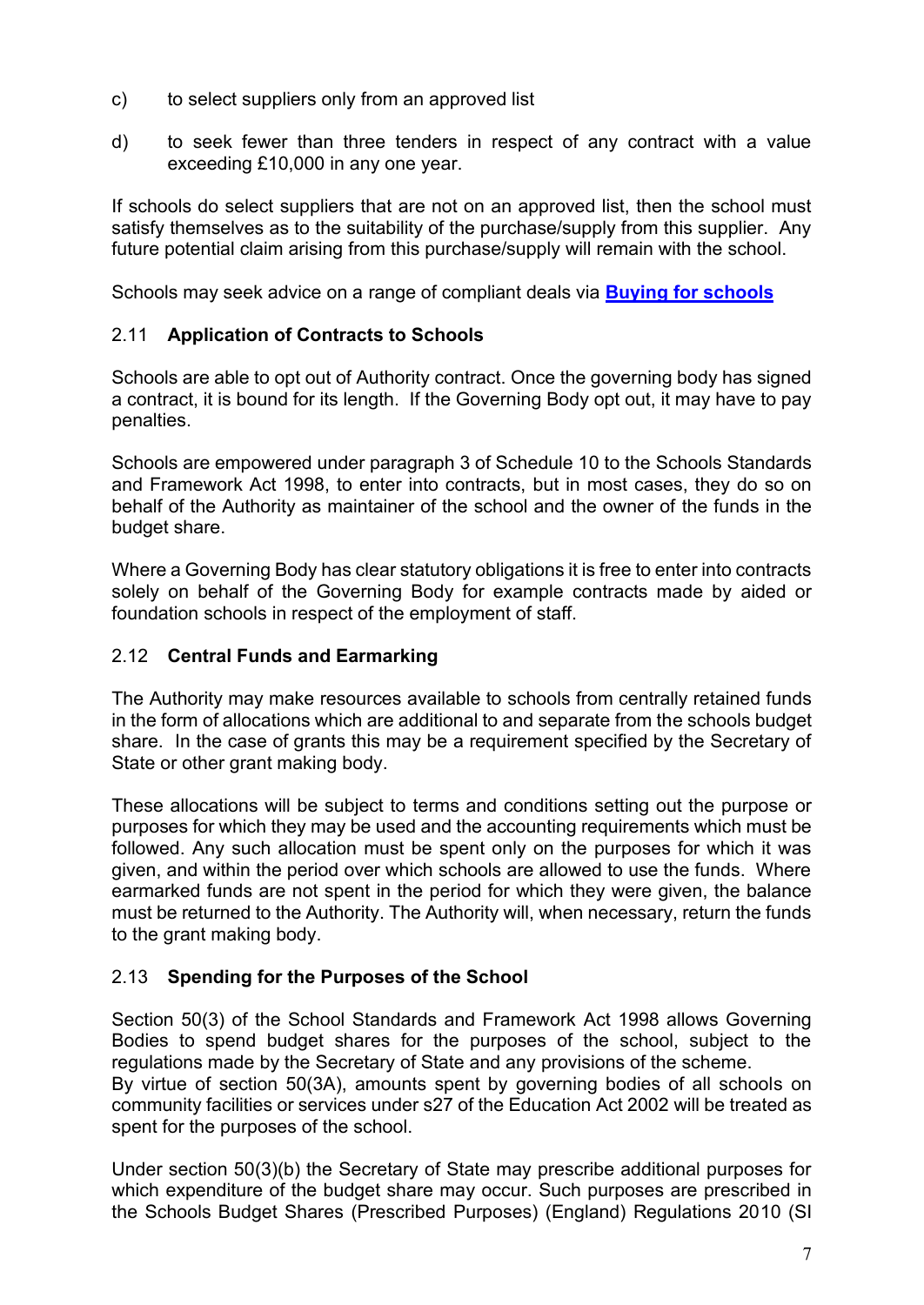2002/378) and the School Budget Shares (Prescribed Purposes) (England) Amendment Regulations 2010(SI 2010/190). These allow schools to spend their budget shares on pupils registered at other maintained schools or academies.

### 2.14 **Capital spending from budget shares**

Governing bodies are permitted to use their budget share to meet the cost of capital expenditure on school premises. This includes expenditure by the governing body of a voluntary aided school on work which is their responsibility under paragraph 3 of Schedule 3 of the SSAF Act 1998.

Any capital spending proposed by a governing body from their budget share shall be notified to the Authority.

If a governing body decides to spend more than £15,000 on capital expenditure from its budget share in any one year, it must take into account any advice from the Director of Children, Adults and Health as to the merits of such expenditure.

If the premises are owned by the Authority, or the school has voluntary controlled status*,* then the governing body should seek consent from the council to the proposed works. Consent will only be withheld on health and safety grounds.

The reason for these provisions is to help ensure compliance with the current legislation such as: School Premises (England) Regulations 2012; the Workplace (Health, Safety and Welfare) Regulations 1992; the Regulatory Reform (Fire Safety) Order 2005; the Equality Act 2010; and the Building Regulations 2010.

### 2.15 **Notice of Concern**

The Authority may issue a notice of concern to the governing body of any school it maintains where, in the opinion of the Chief Finance Officer and the Chief Education Officer/Director of Children's Services, the school has failed to comply with any provisions of the Scheme, or where actions need to be taken to safeguard the financial position of the Authority or the school.

Such a notice will set out the reasons and evidence for it being made and may place on the governing body restrictions, limitations or prohibitions in relation to the management of funds delegated to it.

These may include but are not limited to:

- insisting that relevant staff undertake appropriate training to address any identified weaknesses in the financial management of the school;
- insisting that an appropriately trained/qualified person chairs the finance committee of the governing body, or (if no finance committee exists) leads the governing body on finance matters;
- placing more stringent restrictions or conditions on the day to day financial management of a school than the scheme requires for all schools – such as the provision of monthly accounts to the Authority;
- insisting on regular financial monitoring meetings at the school attended by officers of the Authority;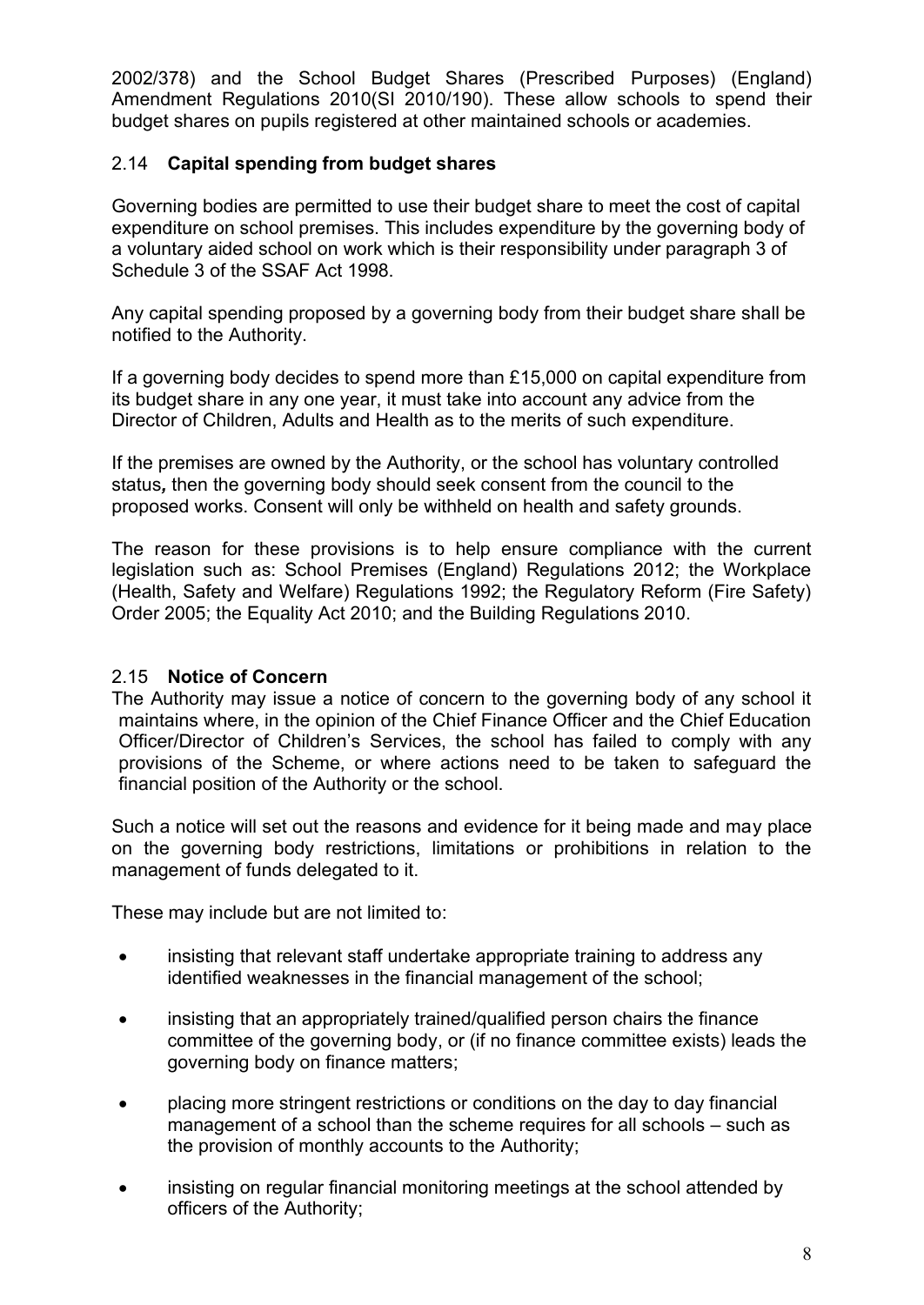- requiring a governing body to buy into a local authority's financial management systems, or other services provided by the Authority which are relevant to financial management difficulties at the school; and
- imposing restrictions or limitations on the manner in which a school manages extended school activity funded from within its delegated budget share – for example by requiring a school to submit income projections and/or financial monitoring reports on such activities.

The notice will clearly state what these requirements are and the way in which and the time by which such requirements must be complied with in order for the notice to be withdrawn. It will also state the actions that the Authority may take where the governing body does not comply with the notice.

## 2.16 **Schools Financial Value Standard (SFVS)**

All local authority maintained schools (including nursery schools and pupil referral units (PRUs) that have a delegated budget) must demonstrate compliance with the [Schools Financial Value Standard \(SFVS\)](https://www.gov.uk/government/publications/schools-financial-value-standard-sfvs) and complete the assessment form on an annual basis. It is for the school to determine at what time in the year they wish to complete the form..

Governors must demonstrate compliance through the submission of the SFVS assessment form signed by the Chair of Governors. The form must include a summary of remedial actions with a clear timetable, ensuring that each action has a specified deadline and an agreed owner. **Governors must monitor the progress of these actions to ensure that all actions are cleared within specified deadlines.** 

All maintained schools with a delegated budget must submit the form to the local authority before the end of the financial year.

### 2.17 **Fraud**

All schools must have a robust system of controls to safeguard themselves against fraudulent or improper use of public money and assets.

The governing body and head teacher must inform all staff of school policies and procedures related to fraud and theft, the controls in place to prevent them; and the consequences of breaching these controls. This information must also be included in induction for new school staff and governors.

### 3.0. **INSTALMENTS OF THE BUDGET SHARE: BANKING ARRANGEMENTS**

For the purposes of this section, Budget Share includes any place-led funding for special schools or pupil referral units

### 3.1 **Frequency of Instalments**

For schools which do not have their own bank accounts, the budget share will be made available to Governing Bodies at the start of the financial year to which it relates. Where schools have bank accounts, they will receive three budget share instalments.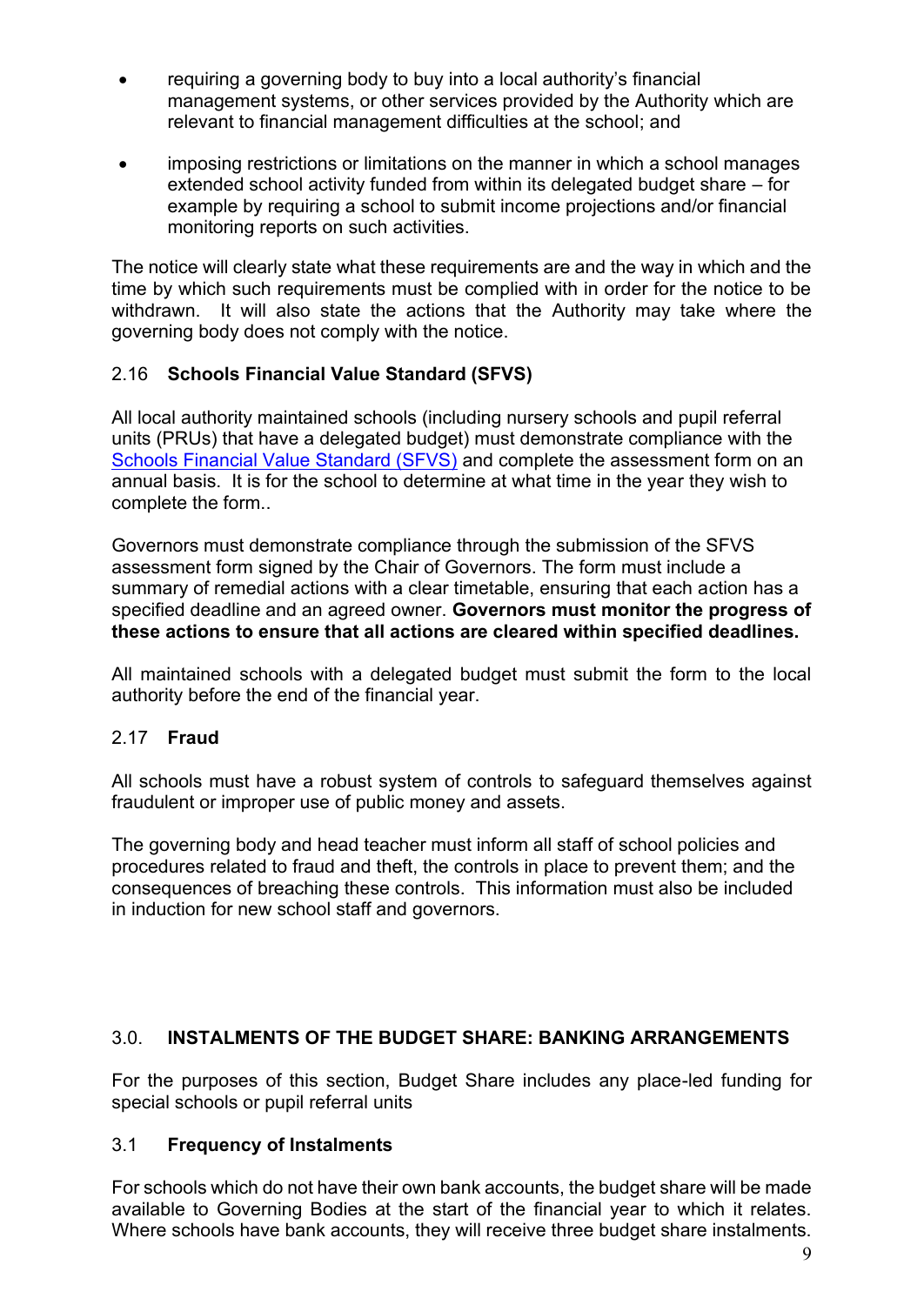Where a school with a bank account requests it, the Authority will make available budget share cash instalments on a monthly basis. The request must be made prior to the start of the relevant financial year.

Top up payments for pupils with high needs will be made on a monthly basis unless alternative arrangements have been agreed with the provider.

## 3.2 **Proportion of Budget Share Payable at Each Cash Instalment**

For schools with their own bank accounts, funds will be paid into their bank account in three instalments as follows:-

- 1). 50% on April 1st
- 2). 30% on September 1st
- 3). 20% on January 2nd

If a school has requested its funds on a monthly basis, then this will be paid in 1/12th equal instalments. This request must be made prior to the start of the relevant financial year.

The funds will be their full budget share.

A final cash adjustment is made, either on 1st July if there has been an underpayment to the school, or it is deducted from the instalment due on 1st September. This adjustment compares actual cash paid out during the year to how much should have been paid out based on the final expenditure figures for the year.

For non cheque book managed schools, there are no termly instalments of their budget allocation. In effect, a non cheque book managed school may draw its entire budget share from the start of the year (although in practice this would not happen).

### 3.3 **Interest Clawback**

The Authority will deduct from the budget share instalments for those schools with bank accounts an amount equal to the estimated interest lost by the Authority in making available to the school the budget share in advance of its expenditure, this is known as foregone interest. The foregone interest is calculated as follows:-

Cash instalment  $x \frac{1}{2}x$  number of days in the period the instalment covers

365 x Interest Rate

The interest rate is calculated as the Bank of England base rate less ½% at the time of the advance.

## 3.3.1 **Interest on Late Budget Share Payments**

For schools with bank accounts, the Authority will add interest to late payments of budget share instalments where such late payment is the result of an Authority error. The interest to be paid is calculated as follows:-

Amount of late payment due x number of days the payment is late  $\div 365$  x Interest Rate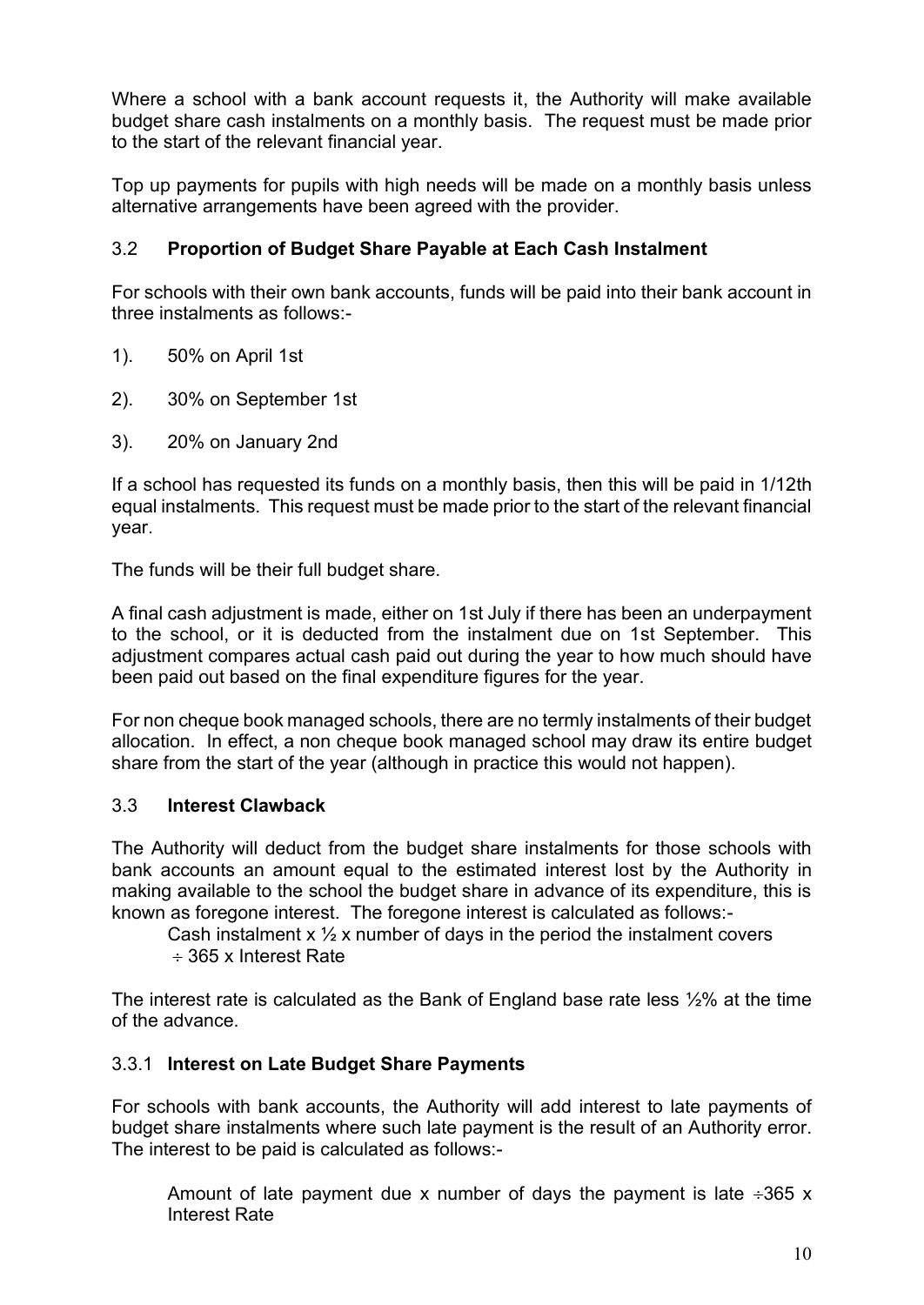The interest rate is calculated as the Bank of England base rate less ½% at the time of the advance.

## 3.4 **Budget Shares for Closing Schools**

For schools which are closing during the financial year, the budget share will be calculated as if no closure was taking place. This calculated figure will then be abated to reflect the date of closure. For schools with bank accounts, the budget share instalments will be based on the non abated figure so long as the total of the budget share instalment does not exceed the abated figure. The balance on the bank account at the date of closure of the school is returned to the Authority. The abatement will be calculated on a calendar basis, i.e. closure on 31 August will give an abatement of 5/12ths.

## 3.5 **Bank and Building Society Accounts – Cheque Book Schools**

All South Gloucestershire schools have the option of maintaining their own bank accounts into which their budget shares cash instalments are paid, i.e. become a cheque book school. This option is reviewed annually and schools may choose to enter or leave the scheme.

New bank account arrangements may only be made with effect from the beginning of each financial year. The request from a school to either enter or leave the scheme must be made at least three months prior to the start of the next financial year.

Schools will be able to retain all interest payable on these accounts.

Schools that have a deficit balance will not be allowed a bank account until that deficit is cleared.

When a school opens an external bank account, it may immediately have transferred to it the estimated total of its surplus balance. This will be adjusted if the year-end carry forward is different.

The Council's Internal Audit Service must be informed of all new bank account arrangements when made, together with their specific details.

All references to bank accounts do not include imprest accounts, i.e. petty cash accounts.

### 3.5.1 **Restriction on Accounts**

Schools must only use permitted banking institutions. Schools should check that an institution they propose to use for banking purposes is currently permitted by the Authority before opening a dialogue with that institution.

Schools having bank accounts with other banks prior to 1st April 2001 will be able to retain these accounts. Any school closing an account used to receive its budget share and opening another must check with the Authority before opening dialogue with that institution.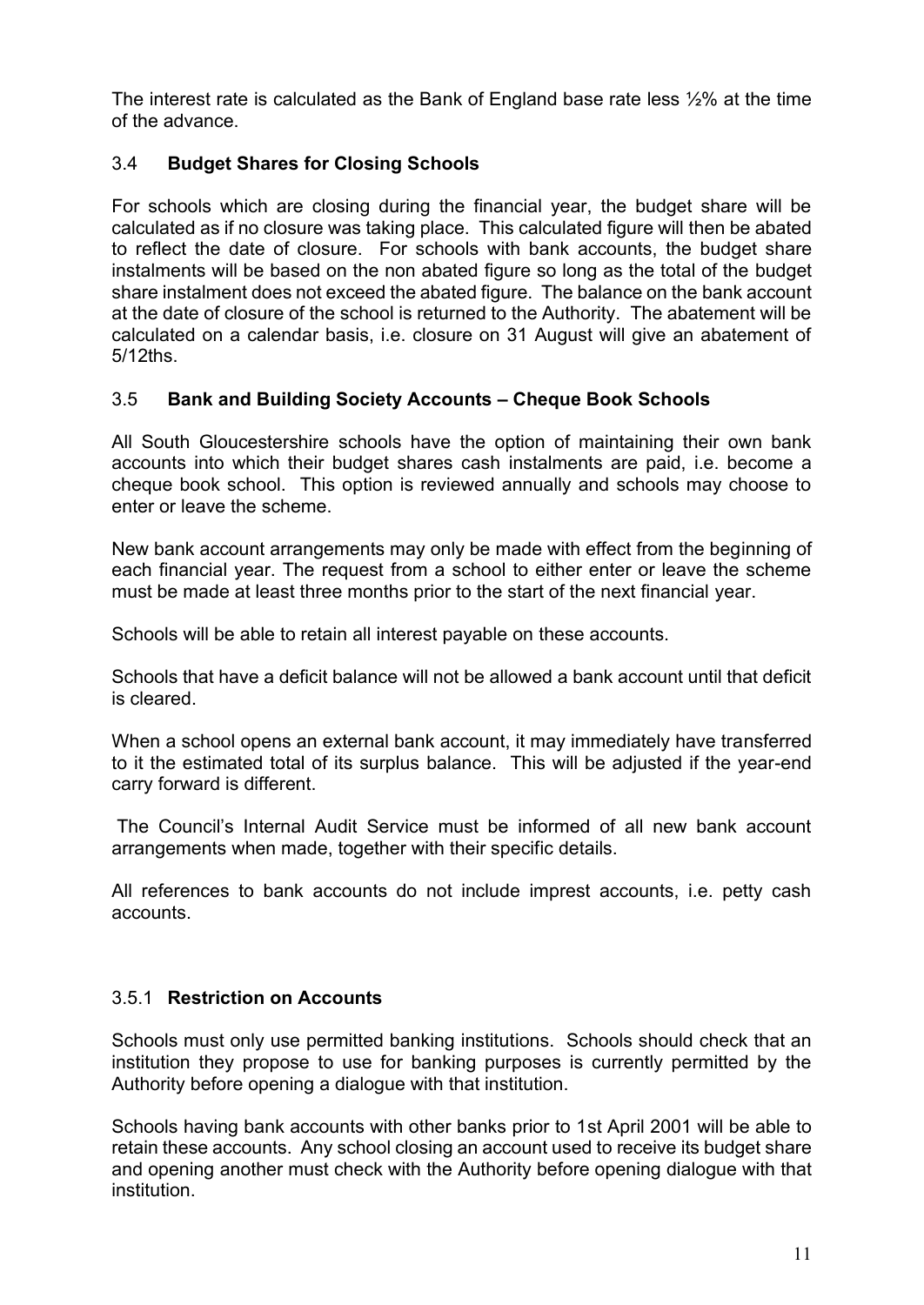Budget share funds paid by the Authority and held in school accounts remains Authority property until spent (s.49(5) of the Act).

Schools can have accounts for budget share purposes which are in the name of the school, rather than the Authority. However, if a school has such an account, then the account mandate must provide that the Authority is the owner of the funds in the account and that the Authority is entitled to receive statements and that the Authority can take control of the account if the school's right to a delegated budget is suspended by the Authority.

## 3.6 **Borrowing by Schools**

Governing Bodies of schools may only borrow money (which includes the use of finance leases) with written permission of the Secretary of State. The Secretary of State's general position is that schools will only be granted permission for borrowing in exceptional circumstances. The LA must be notified if such a request to the Secretary of State is made.

From time to time, however, the Secretary of State may introduce limited schemes in order to meet broader policy objectives. Schools may use any such scheme that the Secretary of State has said is available to schools without specific approval. One such scheme currently available is [the Salix scheme,](http://salixfinance.co.uk/loans/) which is designed to support energy saving.

This provision does not apply to loan schemes run by the Authority or the use of purchase cards authorised by the Authority. The definition of borrowing predominantly covers cash loans from financial institutions but also includes finance leases which are equivalent to committing the school to a loan, which is a form of borrowing. Some equipment leases, including photocopier and IT equipment leases, may be finance leases, and therefore it is important that schools refer terms and conditions of proposed leases to the Authority for checking.

### 3.7 **Other Provisions**

Separate detailed rules and guidance are given in the document "Cheque Book Management Scheme" in respect of schools wishing to have separate banking arrangements.

### 4.0. **THE TREATMENT OF SURPLUS AND DEFICIT BALANCES ARISING IN RELATION TO BUDGET SHARES**

### 4.1 **The Right to Carry Forward Surplus Balances**

Schools carry forward from one financial year to the next any under-spend relative to the schools budget share for the year plus/minus any balance brought forward from the previous year.

The Authority shall calculate by  $31<sup>st</sup>$  May each year the surplus balance, if any, held by each school as at the preceding 31<sup>st</sup> March.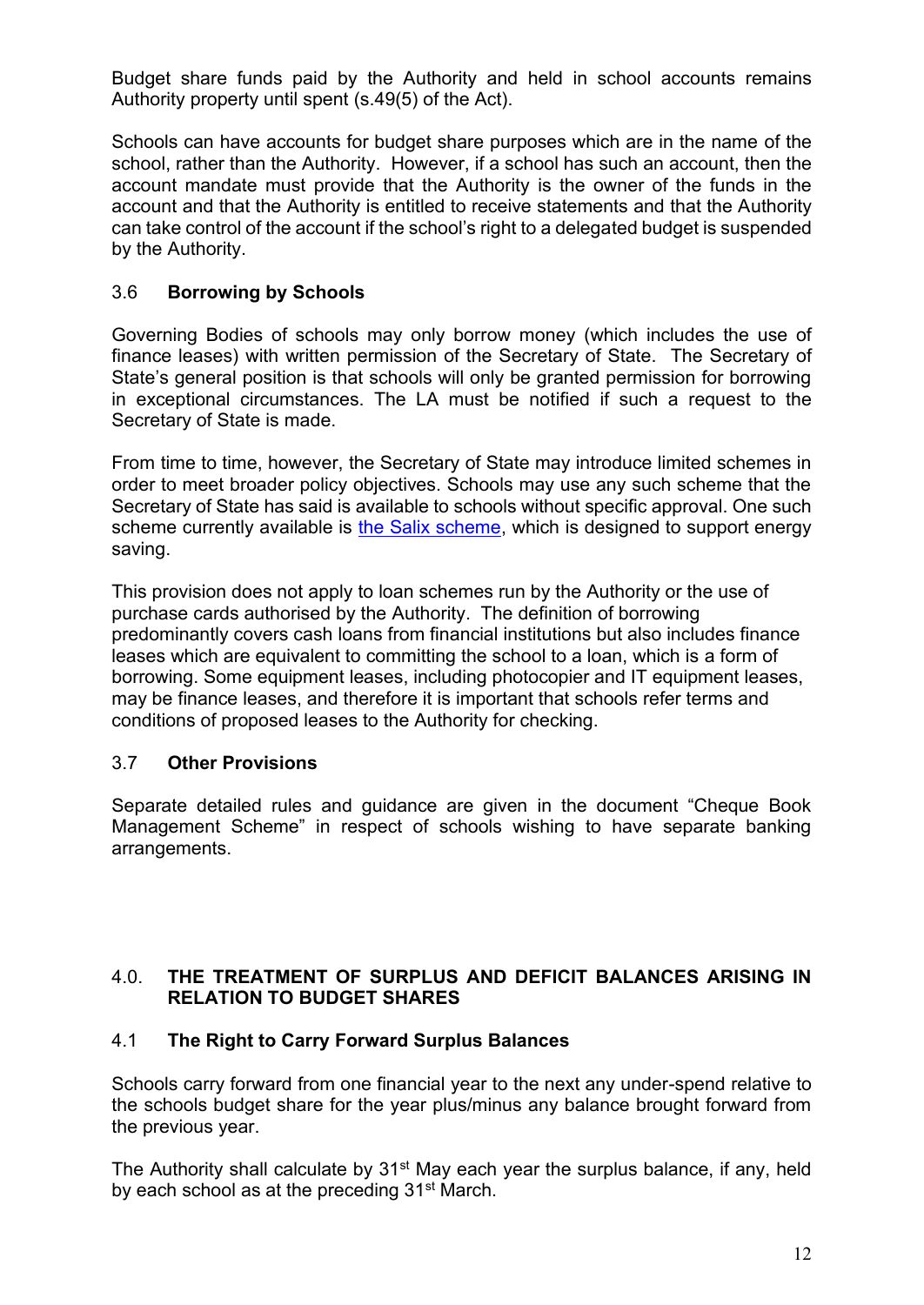A school's surplus balance in the new financial year is equal to that at close of the old financial year.

Where a school is opening a bank account the Authority will transfer the estimated carry forwards based on the projected balance. The sum will be adjusted to reflect the actual position on 1st September. This will not apply to schools in deficit.

## 4.2.1 **Reporting on Control and Use of Surplus Balances**

The Schools Forum will annually consider the balances held by schools and take appropriate action.

### 4.3 **Interest on Surplus Balances**

Schools will receive interest on unspent balances calculated at the year end. The rate of interest to be paid and the calculation of the average balance to which interest is to be applied will be determined by South Gloucestershire Council. This does not apply to schools that operate a cheque book management scheme. The 2019/20 rate of interest will be 0.1%. The basis of the calculation will be as follows:

- a) balances as at 1<sup>st</sup> April plus balance as at 31<sup>st</sup> March divided by 2 = average for year
- b) Average balance for year less imprest account x rate of interest for year

## 4.4 **Obligation to Carry Forward Deficit Balances**

Schools are required to stay within their budget limits, including any approved supplementary allocation from contingency funds and any accumulated unspent balances from previous years. If for whatever reason a school has a deficit balance at the end of the financial year, the deficit should be treated as a charge against the schools budget share for the following year.

### 4.5 **Planning for Deficit Budgets**

Schools are not permitted to plan for a deficit, unless they have the agreement of the Director for Children, Adults and Health and the Chief Financial Officer (see 4.9 below).

### 4.6 **Charging of Interest on Deficit Balances**

Schools will not be charged interest on deficit balances calculated at the end of the year.

### 4.7 **Writing Off of Deficits**

The Authority is not permitted to write off the deficit balance of any school.

### 4.8 **Balances of Closing and Replacement Schools**

Where in the funding period, a school has been established, or is subject to a prescribed alteration as a result of the closure of a school, the LA may add an amount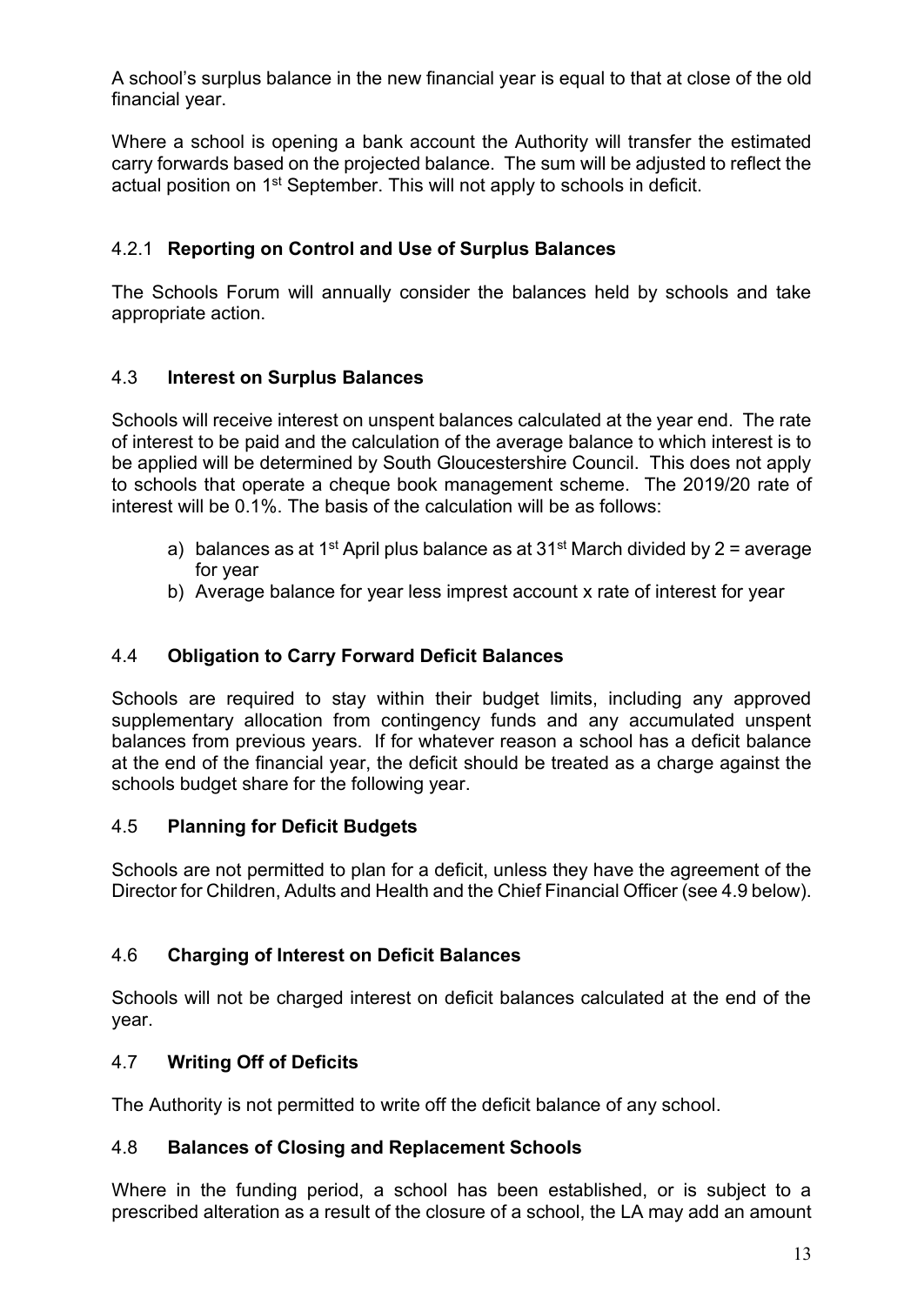to the budget share of the new, or enlarged school, to reflect all, or part, of the unspent budget share, including any surplus carried over from previous funding periods, of the closing school for the funding period in which it closes.

### 4.9 **Licensed Deficits**

Where a school has experienced a large unexpected expenditure or reduction in budget share, they may, with agreement of the Director for Children, Adults and Health and the Chief Financial Officer, plan for a deficit budget

The deficit may not be longer than a period of three years and once a deficit has been agreed, it is not possible for a school to either extend the deficit period or apply for a further agreed deficit within the time period of the agreement in place.

This arrangement will only be agreed in order to allow the school to readjust to its financial position and to avoid unnecessary redundancies or staff reductions. It does not cater for falling budget allocations due to either continuing falling pupil numbers or overall budget reductions of the Authority.

Schools will need to demonstrate a viable recovery plan which will see them with surplus balances within the permitted timescale of the deficit. The deficit will be no more than 10% of the school's annual budget share.

This arrangement will be funded by the collective surplus of school balances held by the Authority on behalf of schools. The total of all schools deficits will not exceed 25% of the school balances.

If a school has a licensed deficit, the school can spend amounts received by it in respect Specific Grants on purposes as they think fit and providing it meets grant conditions, unless the proposed expenditure is unreasonable in the school's financial circumstances.

#### 4.10 **Loan Scheme**

Loans will only be used to assist schools in spreading the cost over more than one year of large one-off individual items of a capital nature that have a benefit to the school lasting more than one financial or academic year. Loans will not be used as a means of funding a deficit that has arisen because a school's recurrent costs exceed its current income. If loans are made to fund a deficit and a school subsequently converts to academy status, the Secretary of State will consider using the power under paragraph 13(4)(d) of Schedule 1 to the Academies Act 2010 to make a direction to the effect that such a loan does not transfer, either in full or part, to the new Academy school.

Maintained secondary schools may apply for loans to cover Severance Costs.

Further details and guidance are given in Annexe B.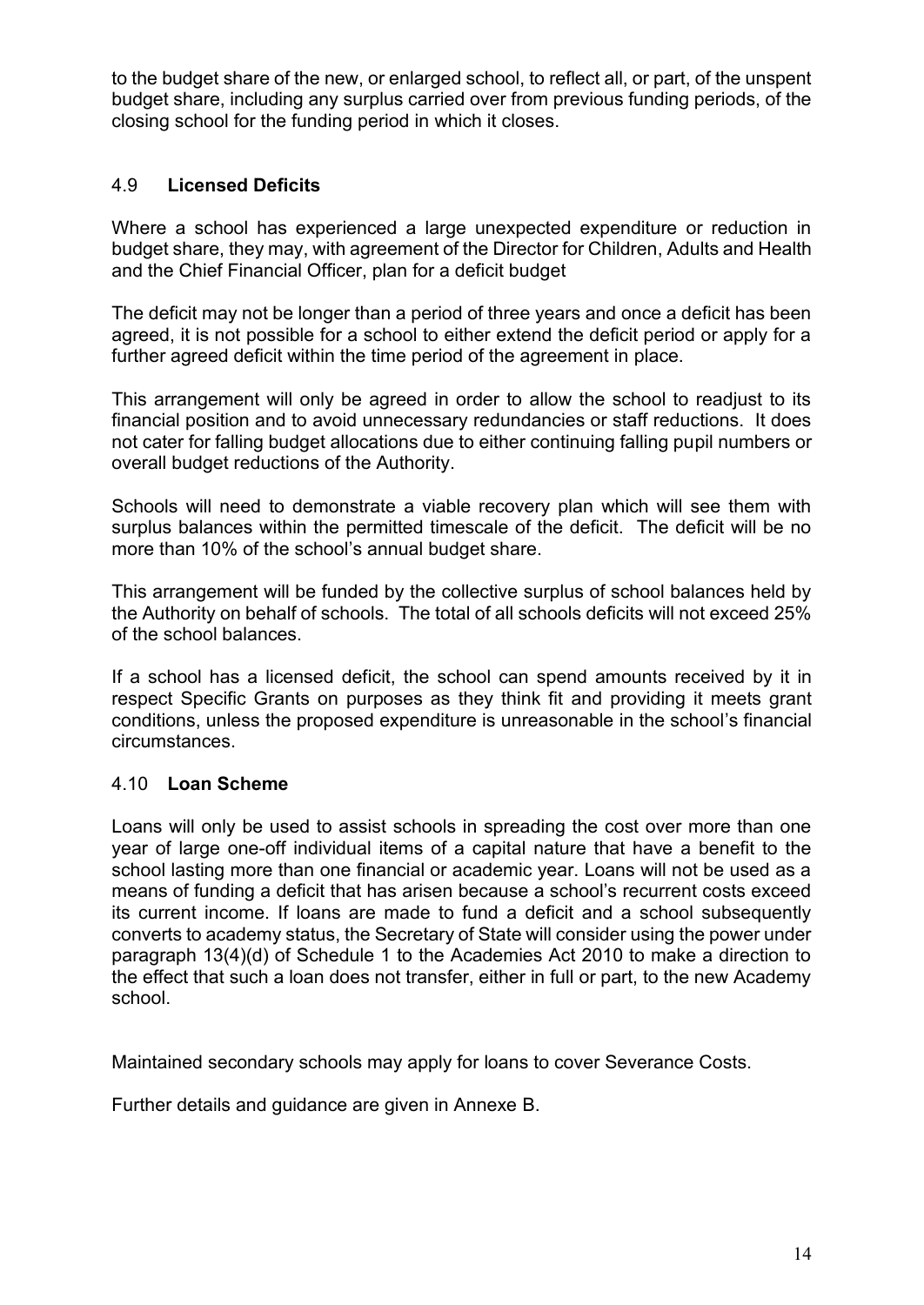#### 5.0. **INCOME**

#### 5.1 **Income from Lettings**

Schools are allowed to retain income from lettings of the school premises subject to other provisions contained within the scheme relating to any joint use or PFI/PPP agreements.

Schools are allowed to cross subsidise lettings for community and voluntary use with income from other lettings, provided the governing body is satisfied that this will not interfere to a significant extent with the performance of any duties imposed on them by the Education Acts, including the requirement to conduct the school with a view to promoting high standards of educational achievement.

Schools are required to have regard to directives issued by the Authority as to the use of school premises as permitted under the School Standards and Framework Act 1998 for various categories of schools.

Income from lettings of school premises should not be payable into voluntary or private funds held by the school. However, where land is held by a charitable trust, it will be for the school's trustees to determine the use of any income generated by the land.

#### 5.2 **Income from Fees and Charges**

Schools are allowed to retain income from fees and charges except where a service is provided by centrally retained funds.

Schools are required to have a policy statement on income charges and give due regard to any policy statement on charging produced by the Authority.

#### 5.3 **Income from Fund-raising Activities**

Schools are allowed to retain income from fund-raising activities.

#### 5.4 **Income from the Sale of Assets**

Schools are allowed to retain income from the proceeds of sale of assets except in cases where the asset was purchased with non delegated funds.

Schools are not allowed to sell an asset concerning land or buildings that form part of the school premises and is owned by the Authority.

#### 5.5 **Administrative Procedures for the Collection of Income**

The procedures schools have to follow in the collection of income are detailed in the document "Financial Regulations for Schools". These procedures relate only for income which accrues to the Authority.

### 5.6 **Purposes for Which Income May Be Used**

Income from the sale of assets purchased with delegated funds may only be spent for the purposes of the school.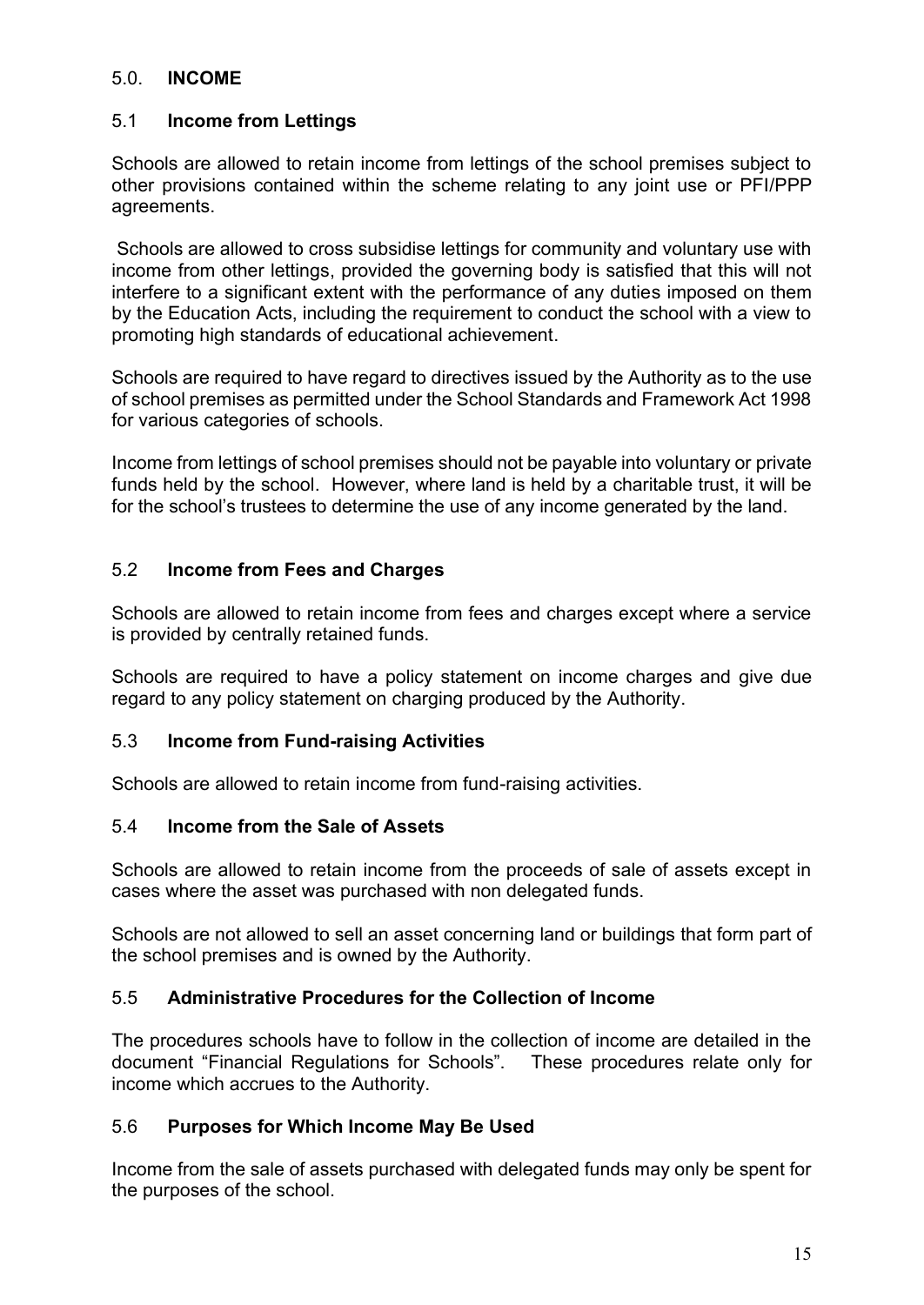## 6.0 **THE CHARGING OF SCHOOL BUDGET SHARES**

#### 6.1 **General Provision**

The budget share of a school may have charges allocated against it by the Authority, without the consent of the Governing Body, only in circumstances detailed in the scheme.

Before charging an item to the budget share of a school, the Authority must notify the school of its intention to do so. The Authority must also notify the school when this has been done. This is in order that the Authority can protect its financial position from liabilities caused by the action or inaction of Governing Bodies.

Schools are reminded that the Authority cannot act unreasonably in the exercise of any power given by this scheme, or it may be the subject of a direction under s.496 of the Education Act 1996.

The position on charging will vary between categories of school because no charging is possible where the Authority cannot incur a liability because the statutory responsibility rests elsewhere.

#### 6.1.1 **Charging of salaries at actual cost**

The Authority will charge salaries of school-based staff to school budget shares at actual cost.

#### 6.2 **Circumstances in Which Charges May Be Made**

- 6.2.1 Where premature retirement costs have been incurred without prior written agreement of the Authority to bear such costs (the amount chargeable being only the excess over any amount agreed by the Authority).
- 6.2.2 Other expenditure incurred to secure resignations where the school has not followed LA advice or there is a good reason to charge this to the school.
- 6.2.3 Awards by courts and industrial tribunals against the Authority or out of court settlements arising from action or inaction by the Governing Body contrary to the Authority's advice.

Awards may sometimes be against the Governing Body directly and would fall to be met from the budget share. Where the Authority is joined with the Governing Body in action and has expenditure as a result of the Governing Body not taking Authority advice, the charging of the budget share with the Authority expenditure protects the Authority's position.

In framing its advice the Authority will ensure that it has taken proper account of the role of aided school governing bodies.

6.2.4 Expenditure by the Authority in carrying out health and safety work or capital expenditure for which the Authority is liable where funds have been delegated to the Governing Body for such work, but the Governing Body has failed to carry out the required work.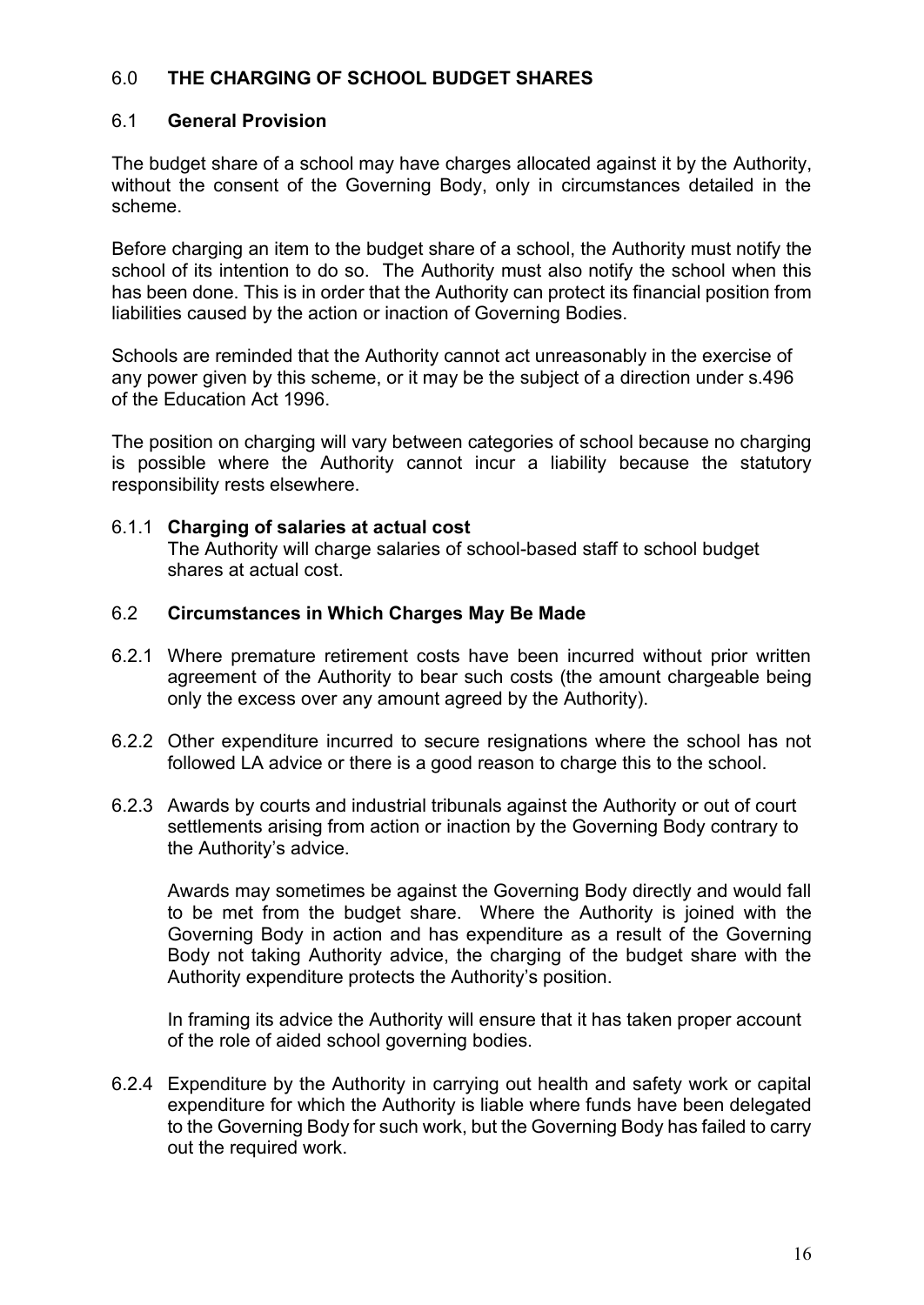- 6.2.5 Expenditure by the Authority incurred in making good defects in building work funded by capital spending from budget shares, where the premises are owned by the Authority or the school has Voluntary Controlled status.
- 6.2.6 Expenditure incurred by the Authority in insuring its own interests in a school where funding has been delegated but the school has failed to demonstrate that it has arranged cover at least as good as that which would be arranged by the Authority. The Authority itself needs to consider whether it has an insurable interest in any particular case.
- 6.2.7 Recovery of monies due from a school for services provided to the school, where a dispute over the monies due has been referred to a disputes procedure set out in a service level agreement, and the result is that monies are owed by the school to the Authority.
- 6.2.8 Recovery of penalties and charges imposed on the Authority by HM Customs and Excise, Contributions Agency, Teachers Pensions, the Environment Agency or other regulatory authorities as a result of school negligence.
- 6.2.9 Correction of Authority errors in calculating charges to a budget share (e.g. pension deductions). If the error dates back several years, consideration would need to be taken by the Authority as to whether such charging is reasonable.
- 6.2.10 Additional transport costs incurred by the Authority arising from decisions made by the Governing Body on the length of the school day, and failure to notify the Authority of non-pupil days resulting in unnecessary transport costs.
- 6.2.11 Legal costs which are incurred by the Authority because the Governing Body did not accept the advice of the Authority.
- 6.2.12 Costs of necessary health and safety training for staff employed by the Authority, where funding for training had been delegated but the necessary training not carried out.
- 6.2.13 Compensation paid to a lender where a school enters into a contract for borrowing beyond its legal powers, and the contract is of no effect.
- 6.2.14 Costs of work done in respect of teacher pension remittance and records for schools using non-Authority payroll contractors. The charge will reflect the minimum needed to meet the full costs incurred by the Authority's in complying with statutory obligations.
- 6.2.15 Costs incurred by the LA in securing provision specified in a statement of SEN where the governing body of a school fails to secure such provision despite the delegation of funds in respect of low cost high incidence SEN and/or specific funding for a pupil with High Needs.
- 6.2.16 Costs incurred by the Authority due to submission by the school of incorrect data.
- 6.2.17 Recovery of amounts spent from specific grants on ineligible purposes.
- 6.2.18 Cost incurred by the Authority as a result of the Governing Body being in breach of the terms of a contract.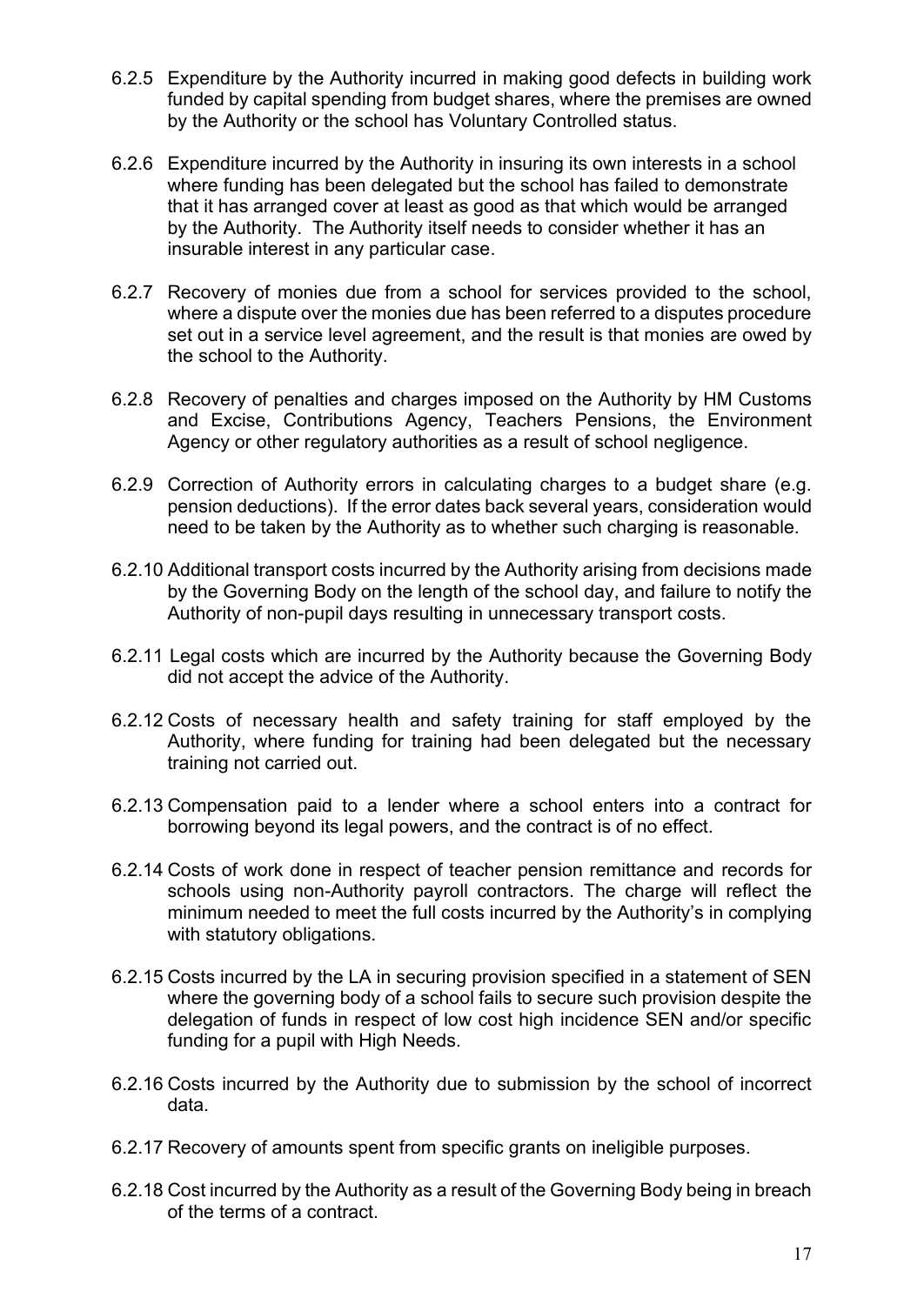6.2.19 Costs incurred by the Authority or another school as a result of a school withdrawing from a cluster arrangement, for example where this has funded staff providing services across the cluster.

## 7.0. **TAXATION**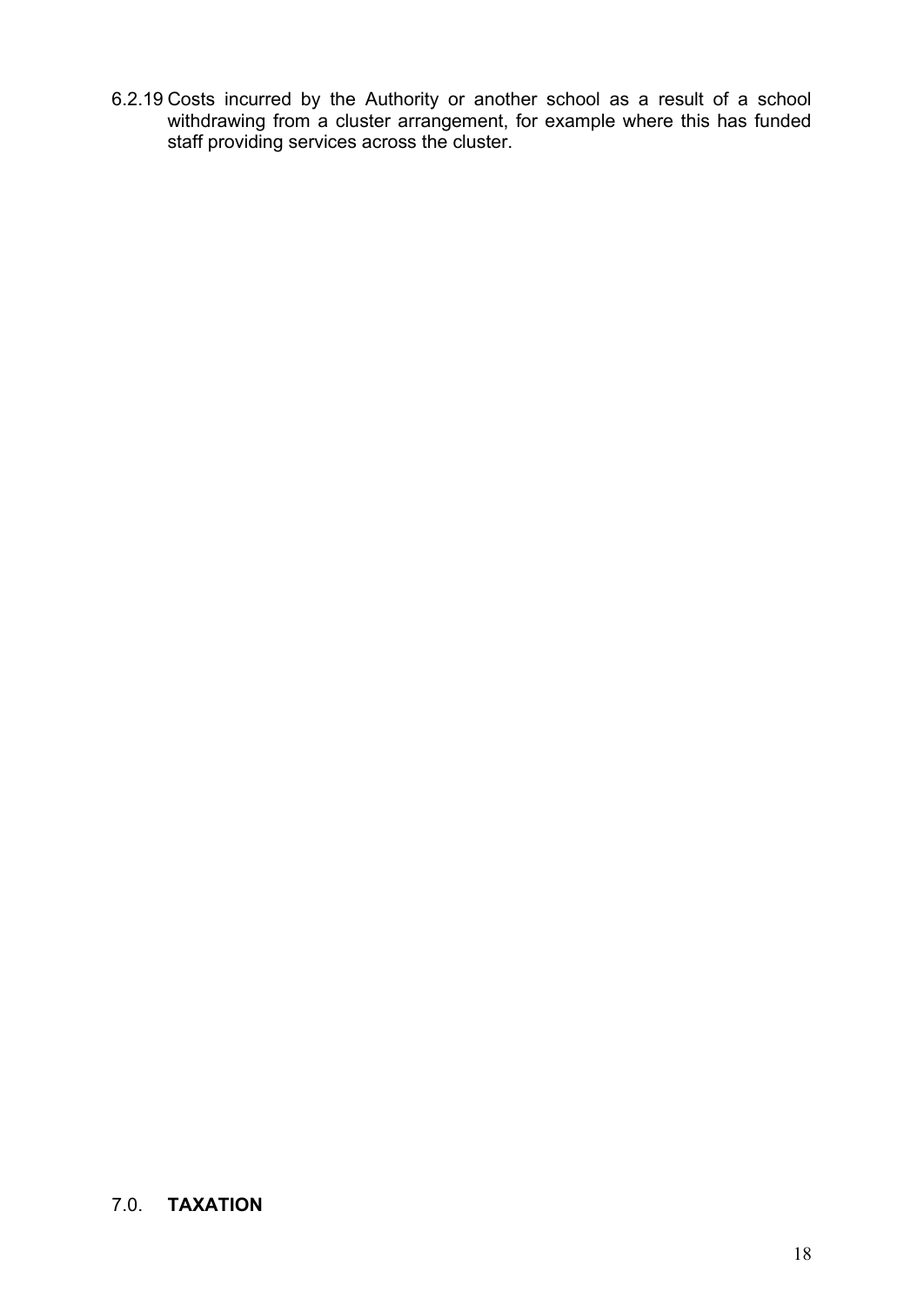## 7.1. **Value Added Tax**

Those schools with bank accounts are required to submit to the Authority each month such details of VAT incurred by the school as the Authority needs in order to complete its monthly VAT return to HM Revenue & Customs. Schools are required to submit this information in accordance with the format and timing set out in the Finance Regulations. VAT re-claimed by the Authority on schools expenditure will be passed back to the relevant school. Re-claimed VAT will be passed back to the school one month in arrears.

For those schools without bank accounts and that use the Authority's accounting system, VAT is automatically included in the Authority's monthly VAT return.

## 7.2. **CIS (Construction Industry Taxation Scheme)**

Schools covered by the provisions of the Scheme must comply with the provisions on CIS contained in the Financial Regulations.

### 8.0. **THE PROVISION OF SERVICES AND FACILITIES BY THE LOCAL AUTHORITY**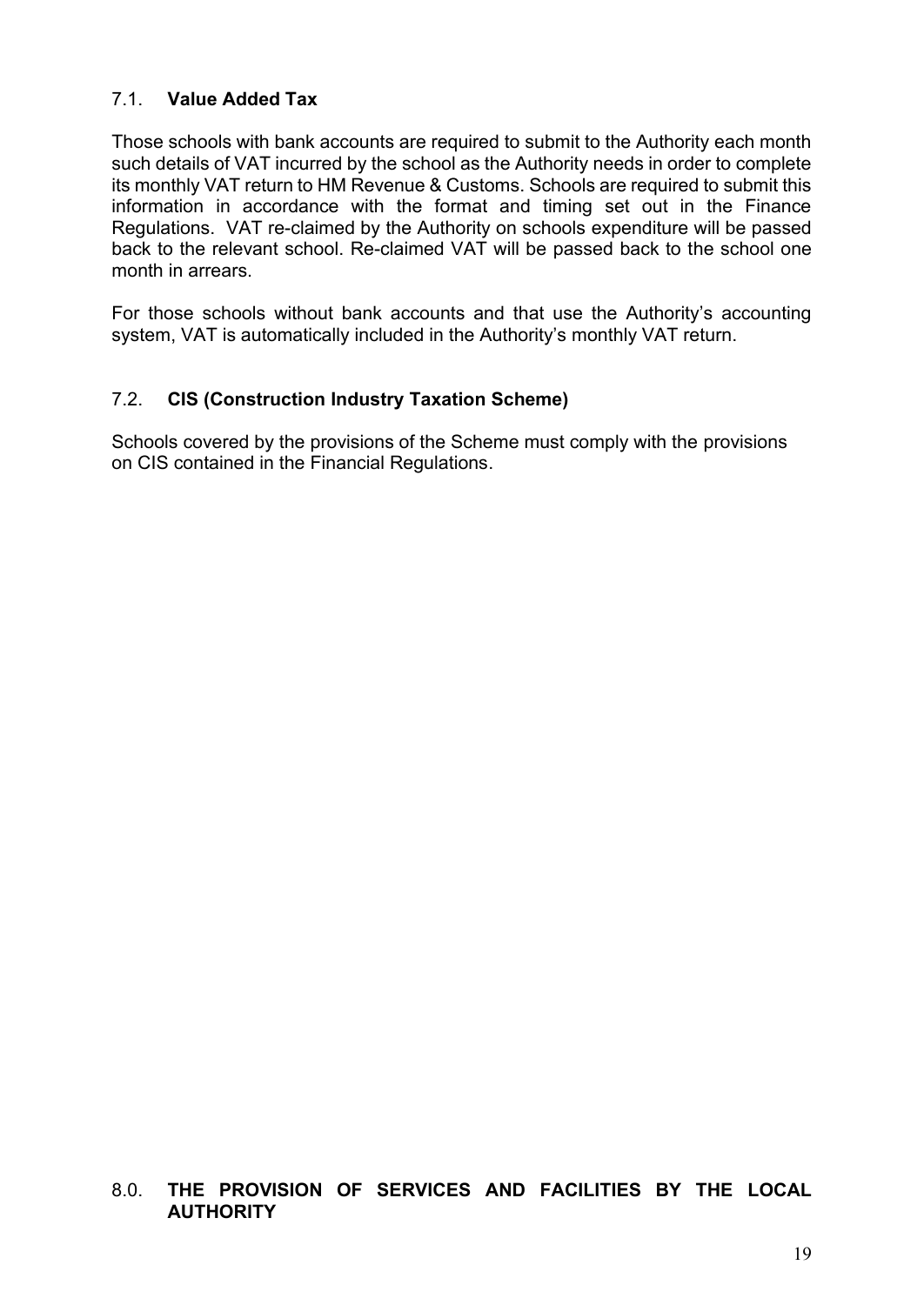## 8.1. **Provision of Services from Centrally Retained Budgets**

The Authority will determine the services and the level that can and will be provided to schools from the centrally retained funds. These services encompass existing premature retirement costs and redundancy payments, which may not ordinarily be thought of as a service.

The LA will not discriminate in its provision of services on the basis of categories of schools, except where such discrimination is justified by differences in statutory duties as permitted under the School and Early Years Finance Regulations or the dedicated schools grant conditions of grant.

#### 8.2. **Provision of Services Bought Back from the Authority Using Delegated Budgets**

The term of any arrangement with a school to buy services or facilities from the Authority is limited to a maximum of three years (five years in respect of catering**)** from the date of the agreement, and periods not exceeding five years **(**seven years in respect of catering) for any subsequent agreement relating to the same services. These services may exclude centrally funded premises and liability insurance.

The Authority is required to offer these services at prices which are intended to generate income which is no less than the cost of providing these services. The total cost of the service must be met by the total income, even if schools are charged differentially. This only relates to services where the Authority is not allowed to hold funding centrally.

Some services are provided through a buy-back service as expenditure either cannot be retained centrally by the LA under the regulations made under section 45A of the SSAF Act 1998 or funds for such services has been delegated to schools. Such buyback services are offered at prices that are intended to generate income that is no less than the total cost of providing these services even though schools may be charged differentially.

This provision complements the implied requirements of the regulations on central retention of funds. It is recognised that absolute break-even or profit is not always achievable over fixed financial years: it is for the LA to show during audit tests that the charging policy can reasonably be expected to avoid central subsidy of services.

### 8.2.1. **Packaging**

Subject to financial feasibility, the Authority will offer services, for which funding has been delegated, on a buy back basis. The basis used will not unreasonably restrict schools freedom of choice among the services available and where practicable, will include provision on a service by service basis as well as in package of services.

#### 108.3. **Service Level Agreements**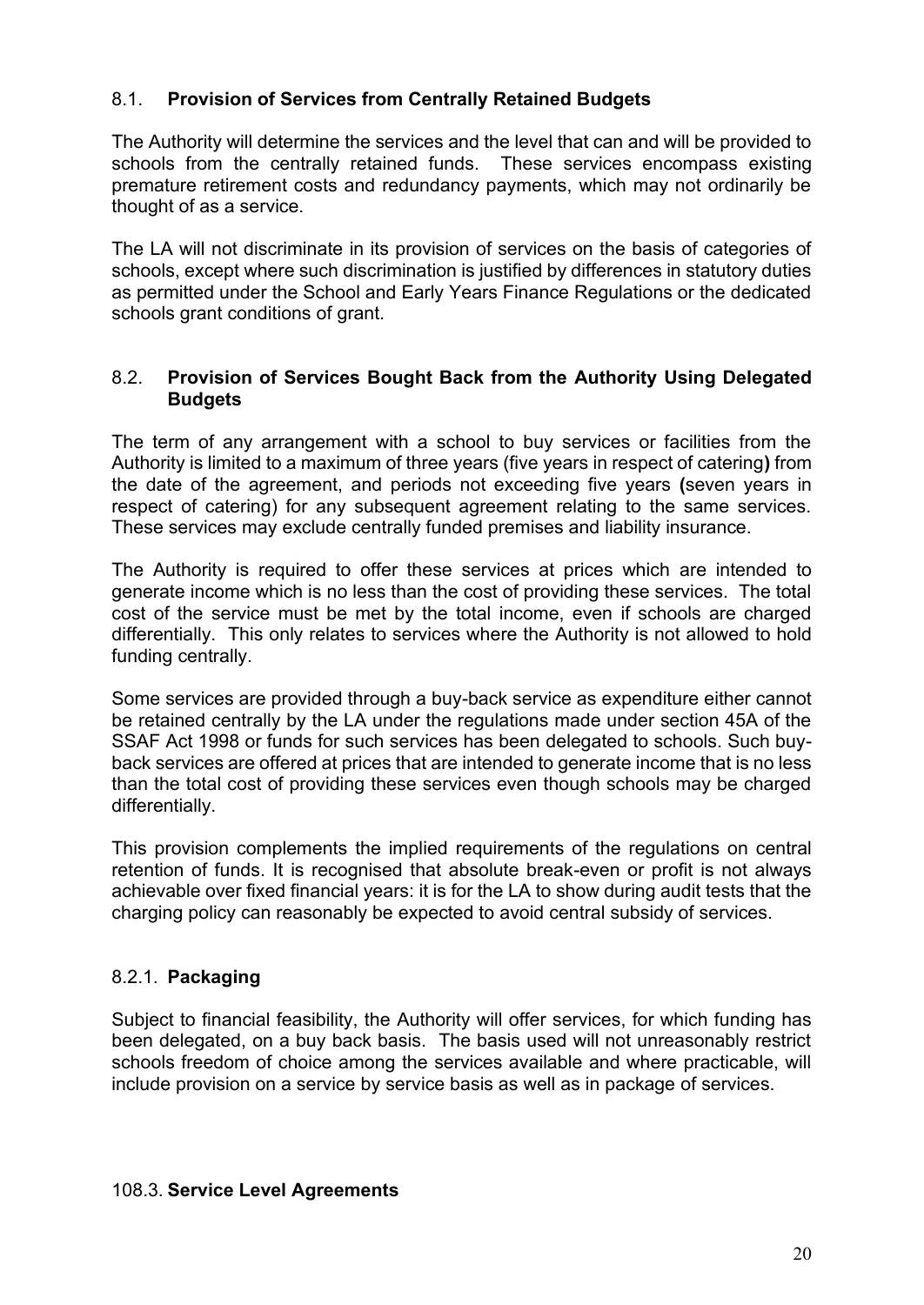Service Level Agreements must be in place at least one month prior to the start of the financial year to which they relate. Schools must have at least one month to consider the terms of agreements.

8.3.1 If services or facilities are provided, whether free or on a buy-back basis under a Service Level Agreement, lasting more than 3 years, the terms of the agreement will stipulate that it will be reviewed at intervals of not more than 3 years (five years in relation to school meals).

8.3.2 Where services are provided by the Authority they will be made available on a basis which is not related to an extended agreement as well as on the basis of such an agreement. Where services are provided on an ad hoc basis it is permissible for the Authority to charge for these services at a different rate than if provided on the basis of an extended agreement.

Centrally arranged premises and liability insurance are excluded from the above requirements for service supply, as the limitations envisaged may be impracticable for insurance purposes.

### 8.4. **Teachers Pensions**

In order to ensure that the performance of the duty on the Authority to supply Teachers Pensions with information under the Teachers' Pension Scheme Regulations 2014, the following conditions are imposed on the Authority and governing bodies of all maintained schools covered by this Scheme in relation to their budget shares:

The conditions only apply to governing bodies of maintained schools that have not entered into an arrangement with the Authority to provide payroll services.

A governing body of any maintained school, whether or not, the employer of the teachers at such a school, which has entered into any arrangement or agreement with a person other than the Authority to provide payroll services, shall ensure that any such arrangement or agreement is varied to require that person to supply salary, service and pensions data to the Authority which the Authority requires to submit its monthly return of salary and service to Teachers' Pensions and to produce its audited contributions certificate.

The Authority will advise schools each year of the timing, format and specification of the information required. A governing body shall also ensure that any such arrangement or agreement is varied to require that Additional Voluntary Contributions (AVCs) are passed to the Authority within the time limit specified in the AVC scheme. The governing body shall meet any consequential costs from the school's budget share.

A governing body of any maintained school which directly administers its payroll shall supply salary, service and pensions data to the Authority which the Authority requires to submit its annual return of salary and service to Teachers' Pensions and to produce its audited contributions certificate.

The Authority will advise schools each year of the timing, format and specification of the information required from each school. A governing body shall also ensure that Additional Voluntary Contributions (AVCs) are passed to the Authority within the time limit specified in the AVC scheme. The governing body shall meet any consequential costs from the school's budget share.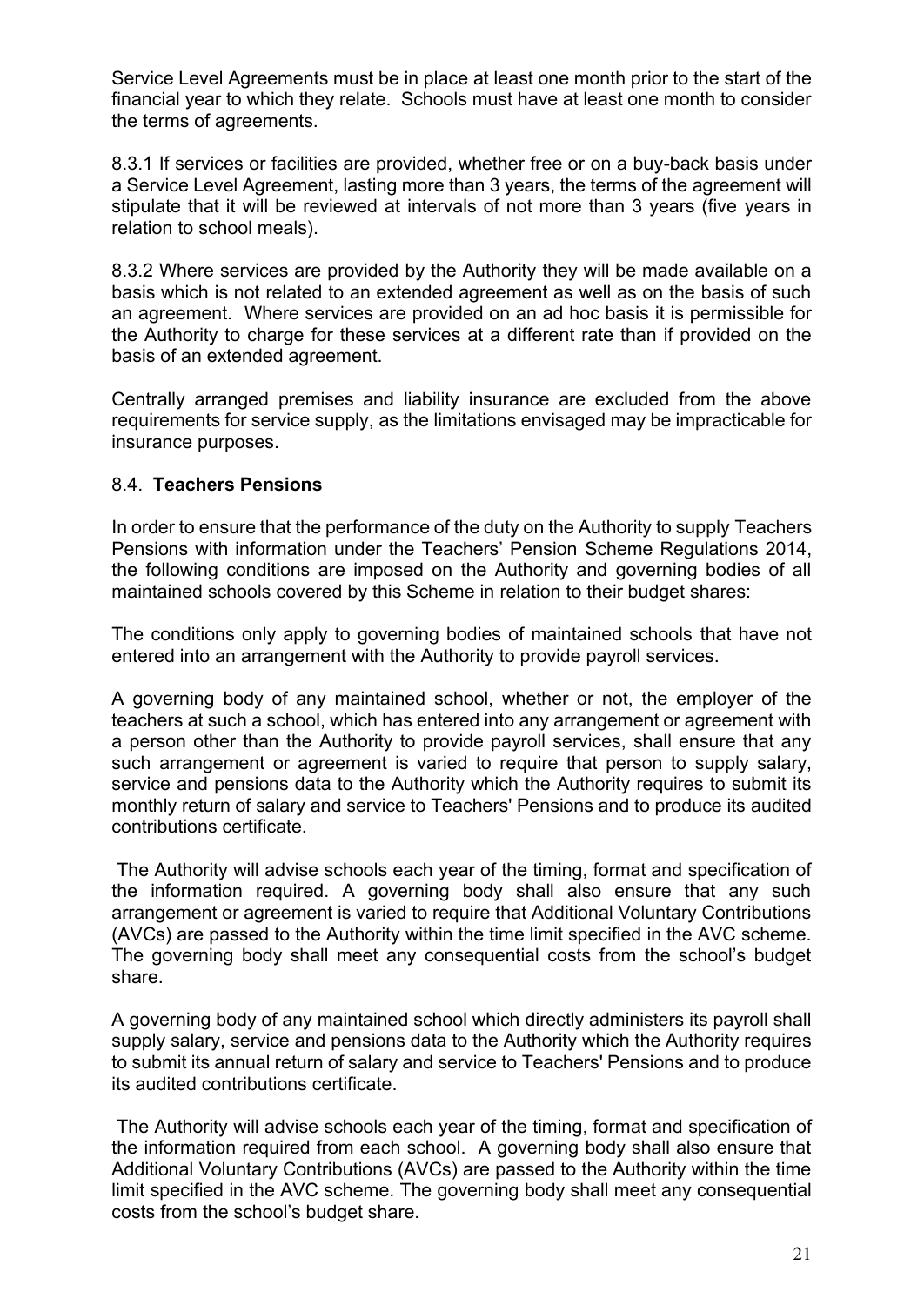## 9.0. **PFI/PPP - PRIVATE FINANCE INITIATIVE/PUBLIC PRIVATE PARTNERSHIPS**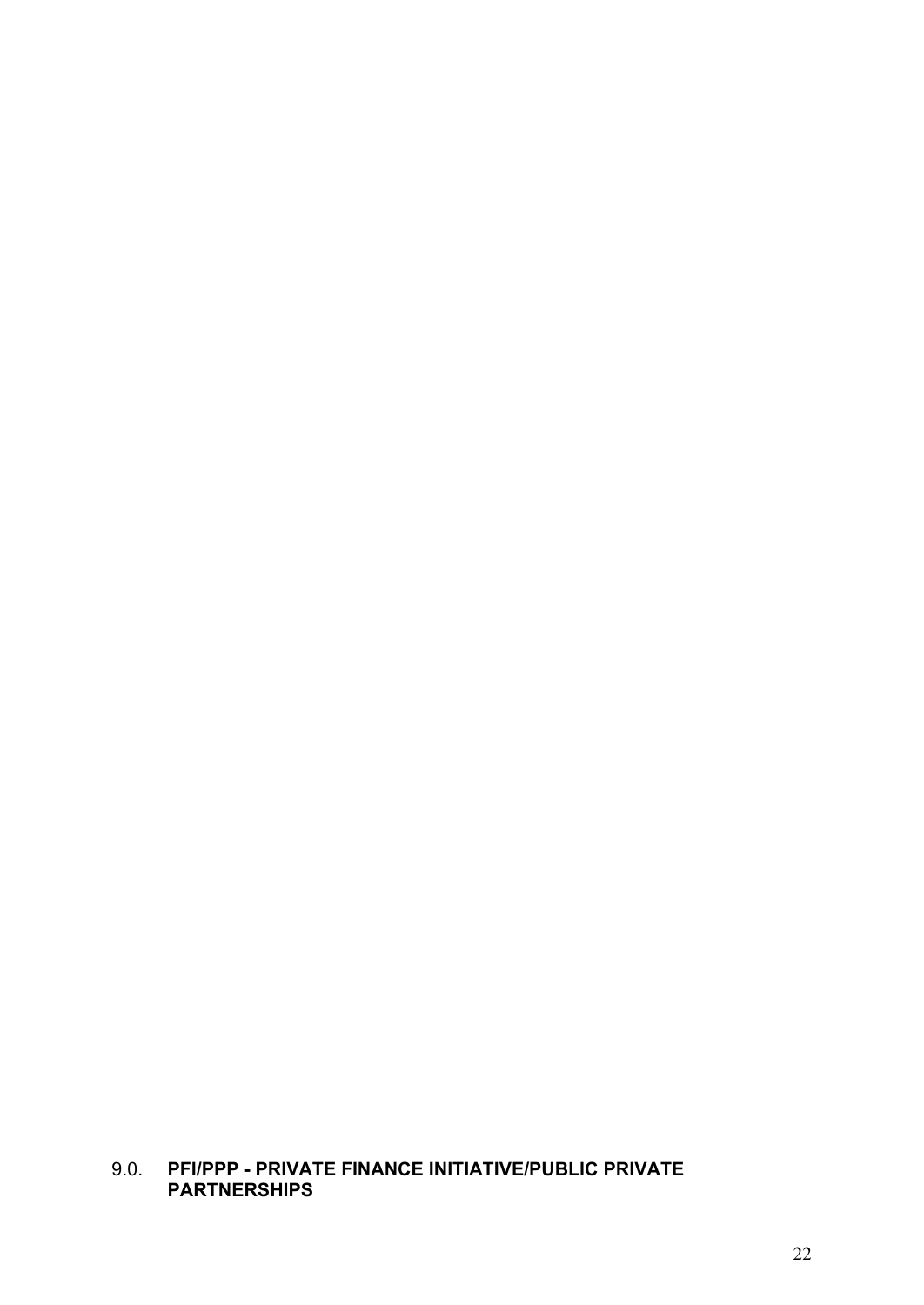The completion of any PFI/PPP project will be subject to the reaching of agreement between the Authority and the schools concerned as to the basis of allocation of charges and the treatment of monies withheld from contractors due to poor performance.

This agreement should include the power of the Authority to charge to the schools budget share amounts agreed under a PFI/PPP agreement entered into by the governing body of a school. Specifically, this includes an agreed element or percentage of the annual running costs of the buildings used by the school.

#### 10. **INSURANCE**

#### 10.1. **Insurance Cover**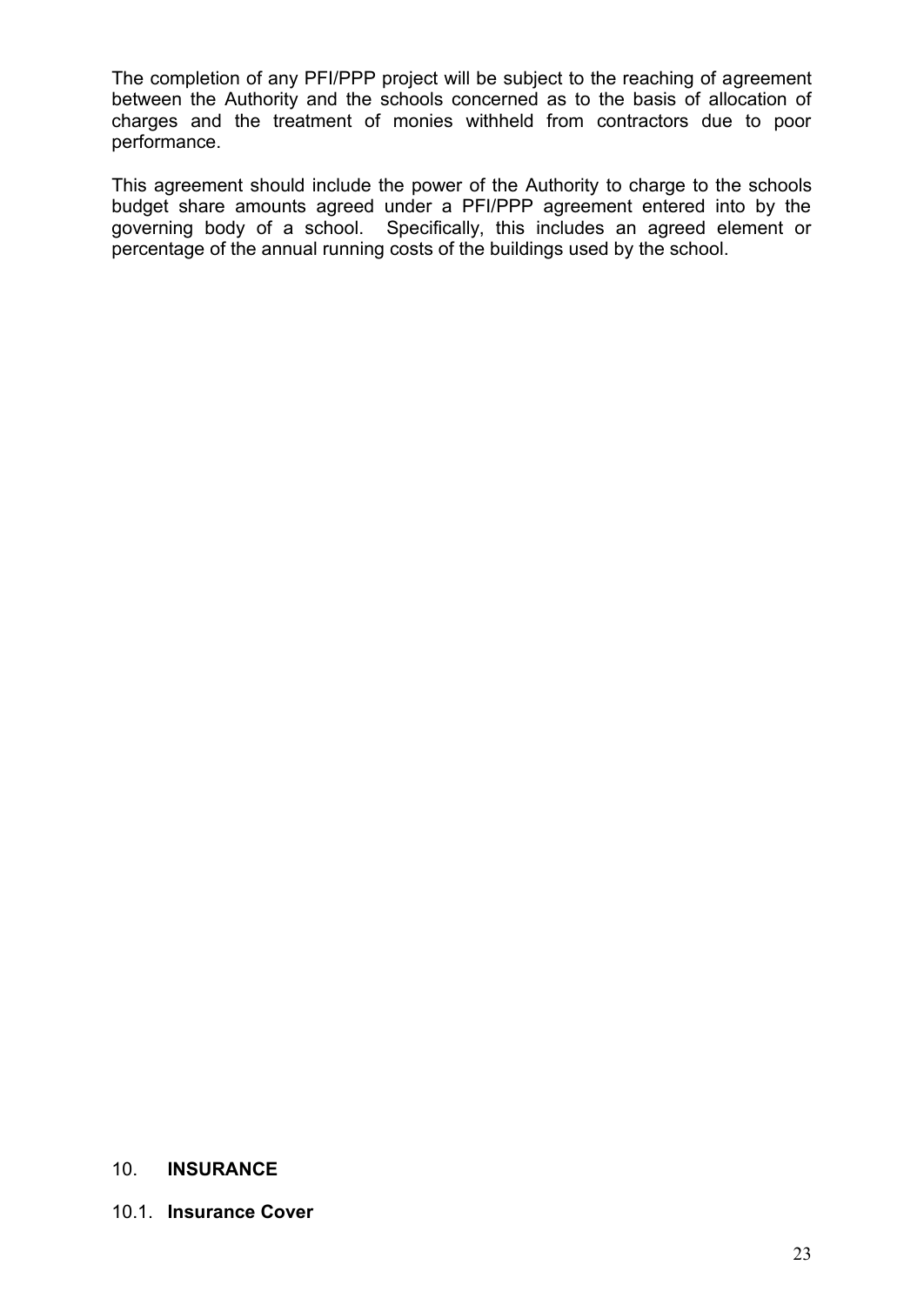If funds for insurance are delegated to any school, the Authority will require that school to demonstrate that cover relevant to the Authority's insurable interest, under a policy arranged by the Governing Body, is at least as good as the relevant minimum cover arranged by the Authority if the Authority makes such arrangement either paid for from central funds or from contributions from schools delegated budgets.

A statement describing the minimum level of insurance cover that each school must provide is available on request. This statement has regard to the actual risks which might be expected to arise at the school in question which has requested this statement. This statement does not just apply an arbitrary minimum level of cover for all schools. If evidence is requested from a school to demonstrate parity of cover, the evidence requested will be reasonable and not place an undue burden upon the school, nor act as a barrier to the school exercising their choice of supplier.

Instead of taking out insurance, a school may join the Secretary of State's Risk Protection Arrangement (RPA) for risks that are covered by the RPA. From 1st April 2020 Schools are able to join the RPA. Schools may do this individually when any insurance contract of which they are part expires.

#### 11.0. **MISCELLANEOUS**

#### 11.1. **Right of Access to Information**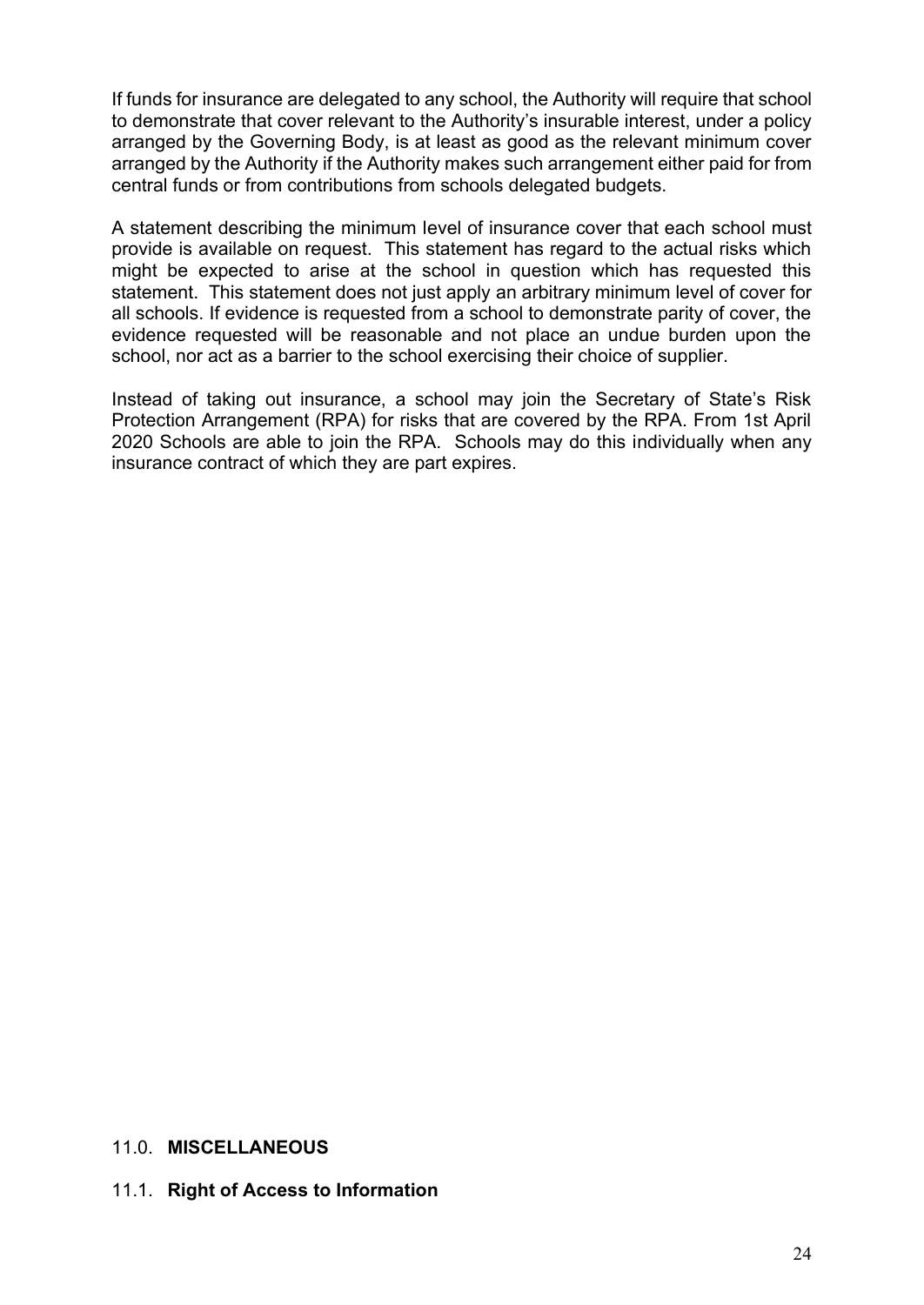Governing Bodies are required to supply all financial and other information which might reasonably be required to enable the Authority to satisfy itself as to the schools management of its delegated budget share, or the use made of any central expenditure by the Authority on the school.

## 11.2. **Liability of Governors**

The Governing Body of a school is a corporate body and because of the terms of S50(7) of the School Standards and Framework Act, governors of maintained schools will not incur personal liability in the exercise of their power to spend the delegated budget share provided they act in good faith.

## 11.3. **Governors' Allowances**

Where a school is yet to receive a delegated budget but has governing body in place, the Authority may delegate to the governing body of a school funds to meet governors' expenses.

Under section 50(5) of the School Standards and Framework Act, only allowances in respect of purposes specified in regulations made under section 19 of the Education Act 2002 may be paid to governors from a school's budget share. Payment of any other allowances are forbidden.

Schools will not be permitted to duplicate payments made by the Secretary of State to additional governors appointed by him/her under special measures.

## 11.4. **Responsibility for Legal Costs**

The costs of legal action incurred by the Governing Body are the responsibility of the Authority as part of the cost of maintaining the schools (unless they relate to the statutory responsibilities of voluntary aided school governors for buildings). These may be charged to the school's budget share unless the Governing Body acts in accordance with the advice of the Authority. This includes any costs awarded against an Authority, but not the cost of any legal advice provided. (See also Section 6)

Where there is a conflict of interest between the Authority and the Governing Body, the Governing Body should seek independent advice rather than advice from the Council's legal advisers. The cost of obtaining this independent advice will be a charge against the schools budget share.

### 11.5. **Health and Safety**

In spending the schools budget share, governing bodies are required to have due regard to the duties placed on the Authority in relation to health and safety, and the Authority's policy on health and safety matters in the management of the schools budget share.

Under section 39(3) of the School Standards and Framework Act, the Authority may issue directions to the Governing Body and Headteacher of a voluntary controlled community, foundation, community special or foundation special school on health and safety matters. These directions are enforceable so far as Governing Bodies are concerned via S. 497 of the Education Act 1996 if not complied with.

## 11.6. **Right of Attendance for Chief Finance officer**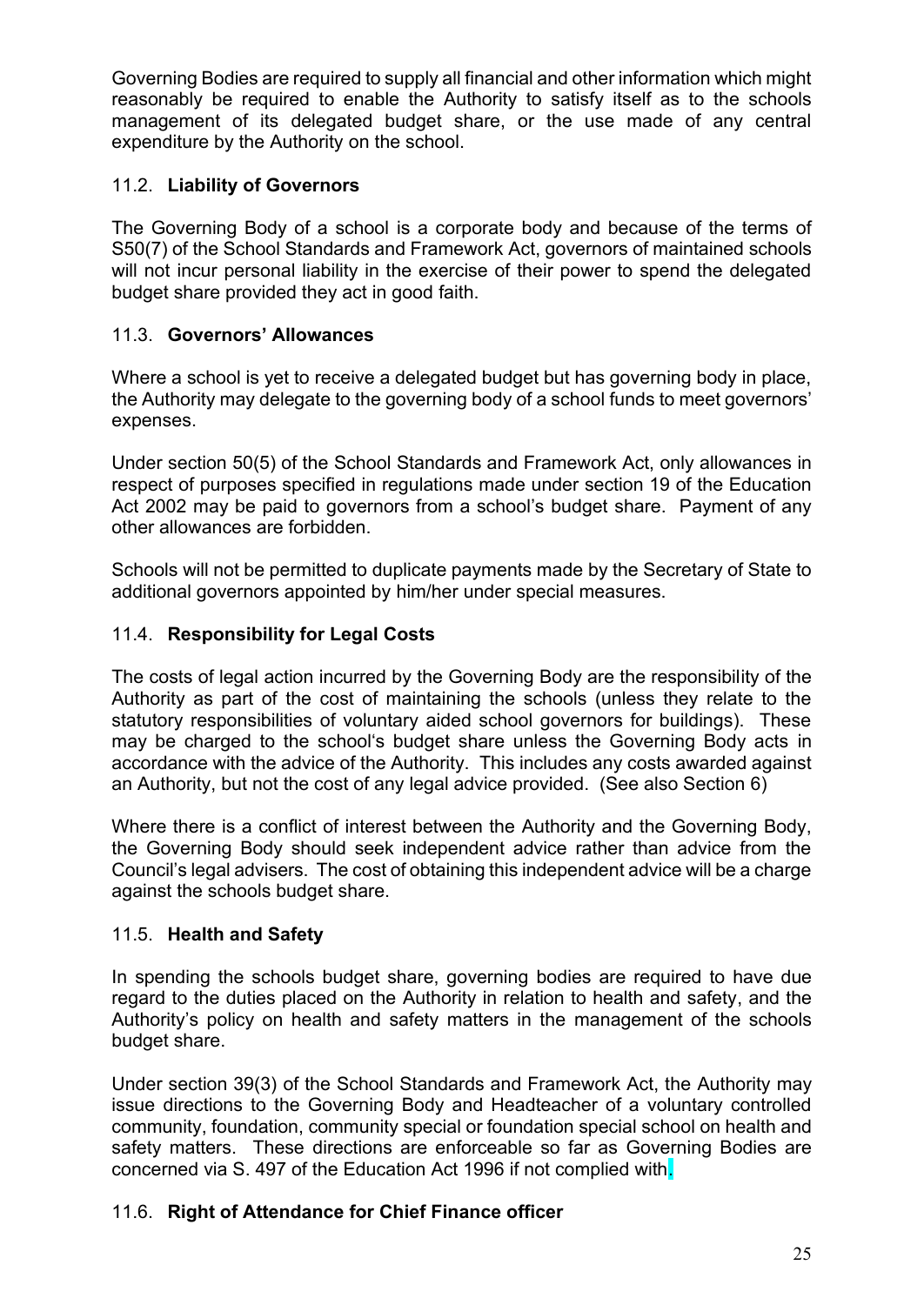Governing Bodies are required to permit the attendance of the Chief Finance Officer or their nominated substitute at meetings of the Governing Body at which any agenda items are relevant to the exercise of the Chief Finance Officers responsibilities. That right of attendance is however limited to relevant agenda items only. The Authority should give prior notice of such attendance unless it is impracticable to do so.

## 11.7 **Special Educational Needs**

Schools are required to use their best endeavours in spending their budget shares to secure appropriate provision to meet their pupils' special educational needs.

## 11.8. **Interest on Late Payments**

Interest on late payment of invoices will be charged to the schools budget if the charge made relates to the inaction of the school.

### 11.9 **Whistleblowing**

Should an irregularity be suspected concerning financial management or financial propriety at a school, the normal sequence of events will be as follows:-

- An individual member of staff suspecting that an irregularity has occurred or is likely to occur, must normally report his/her concern to his/her line manager (unless the concerns relate to that person, in which case the concerns should be addressed to the Headteacher or Governing Body as appropriate). An individual Governor suspecting an irregularity should report the concerns to the Chair of Governors.
- The Headteacher or Chair of Governors should undertake preliminary investigations.
- Should preliminary investigations suggest that there are reasonable grounds for suspicion, the Chief Financial Officer, via the Head of Internal Audit Services, must be informed without delay.
- Where further investigations indicate an offence may have occurred, the Chief Financial Officer will normally handle the matter according to the Council's disciplinary procedures and will normally involve the Police.
- Where financial impropriety is suspected, the Police will be informed
- Should an irregularity be suspected concerning financial management or financial propriety of an Officer of the Authority, then this concern must normally be reported to the Officer's section line manager, unless the concerns also relate to the line manager, in which case their concerns should be addressed to the Director for Children, Adults and Health. The matter will then be dealt with under the Council's corporate procedures, which are similar to the procedures identified above.

At all times, the Council will seek to:-

- Protect the Whistle Blower
- Ensure confidentiality wherever possible
- Investigate all allegations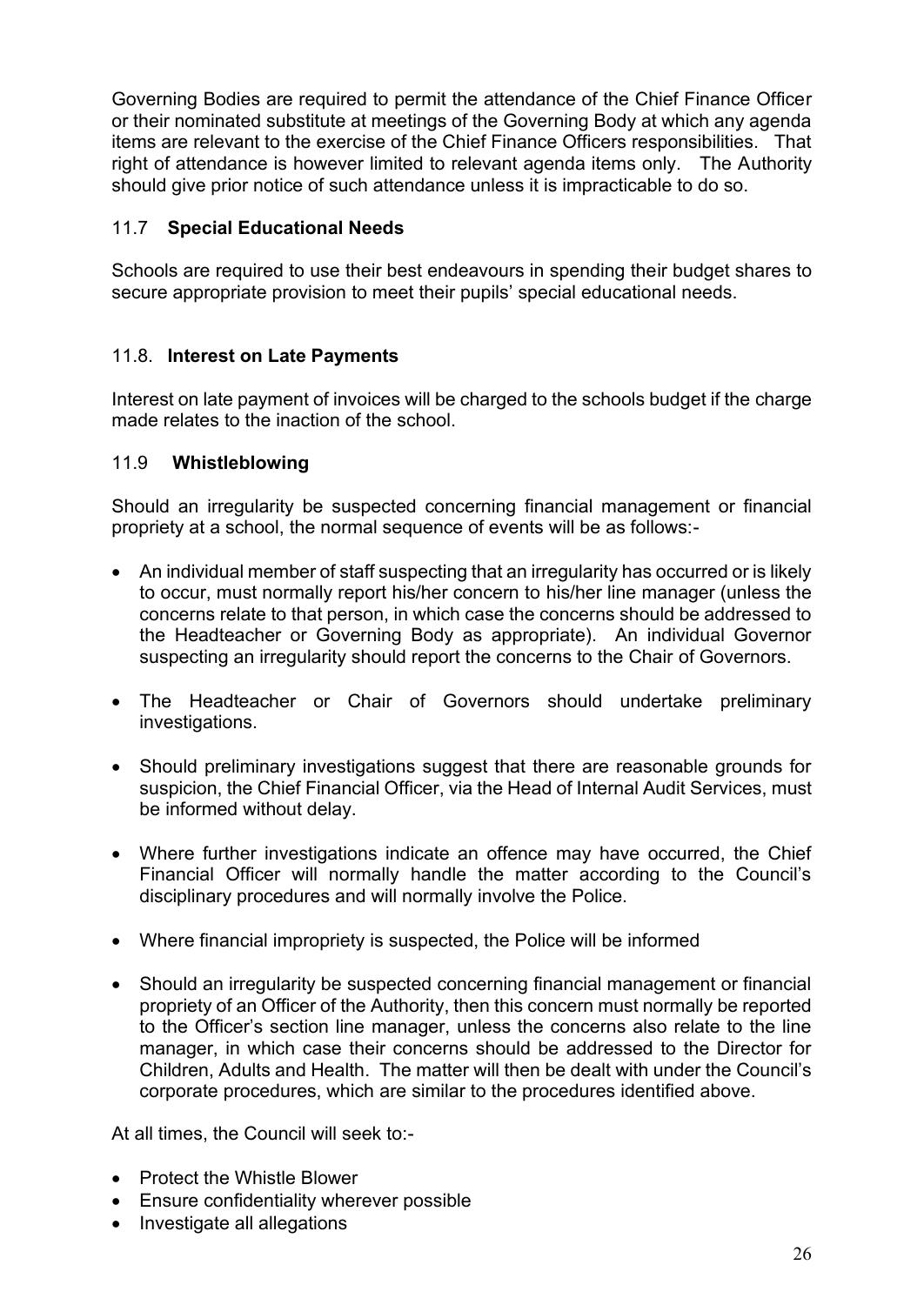## 11.10 **Child Protection**

Schools are required to release staff to attend child protection case conferences and other related events. With prior written agreement, the Authority will reimburse expenditure in connection with supply cover and associated attendance costs.

#### 11.11 **Redundancy and Premature Retirement Costs**

All premature retirement costs are chargeable to the school's delegated budget unless the LA agrees with the governing body in writing (whether before or after the retirement occurs) that they shall not be so met.

Although the LA is able to consider charging premature retirement costs to the LA nonschools budget or central schools budget for the following reasons, this will only be considered in exceptional circumstances:

- where a school has a long-term reduction in pupil numbers and charging such costs to their budget would impact on standards
- where a school is closing, does not have sufficient balances to cover the costs and where the central schools budget does not have capacity to absorb the deficit
- where charging such costs to the school's budget would prevent the school from complying with a requirement to recover a licensed deficit within the agreed timescale
- where a school is in special measures, does not have excess balances, and employment of the relevant staff is being or has been terminated as a result of LA or government intervention to improve standards

Redundancy costs will be charged to the LA's budget unless there is a good reason for these not to be centrally funded.

Under the following circumstances the LA reserves the right to charge the school's delegated budget with some, or all, of the dismissal, resignation and redundancy costs:

- if a school has decided to offer more generous terms than the LA's policy
- if a school is otherwise acting outside the LA's policy
- where the school is making staffing reductions which the LA does not believe are necessary to either set a balanced budget or meet the conditions of a licensed deficit
- where staffing reductions arise from a deficit caused by factors within the school's control
- where the school has excess surplus balances and no agreed plan to use these
- where a school has refused to engage with the LA's redeployment policy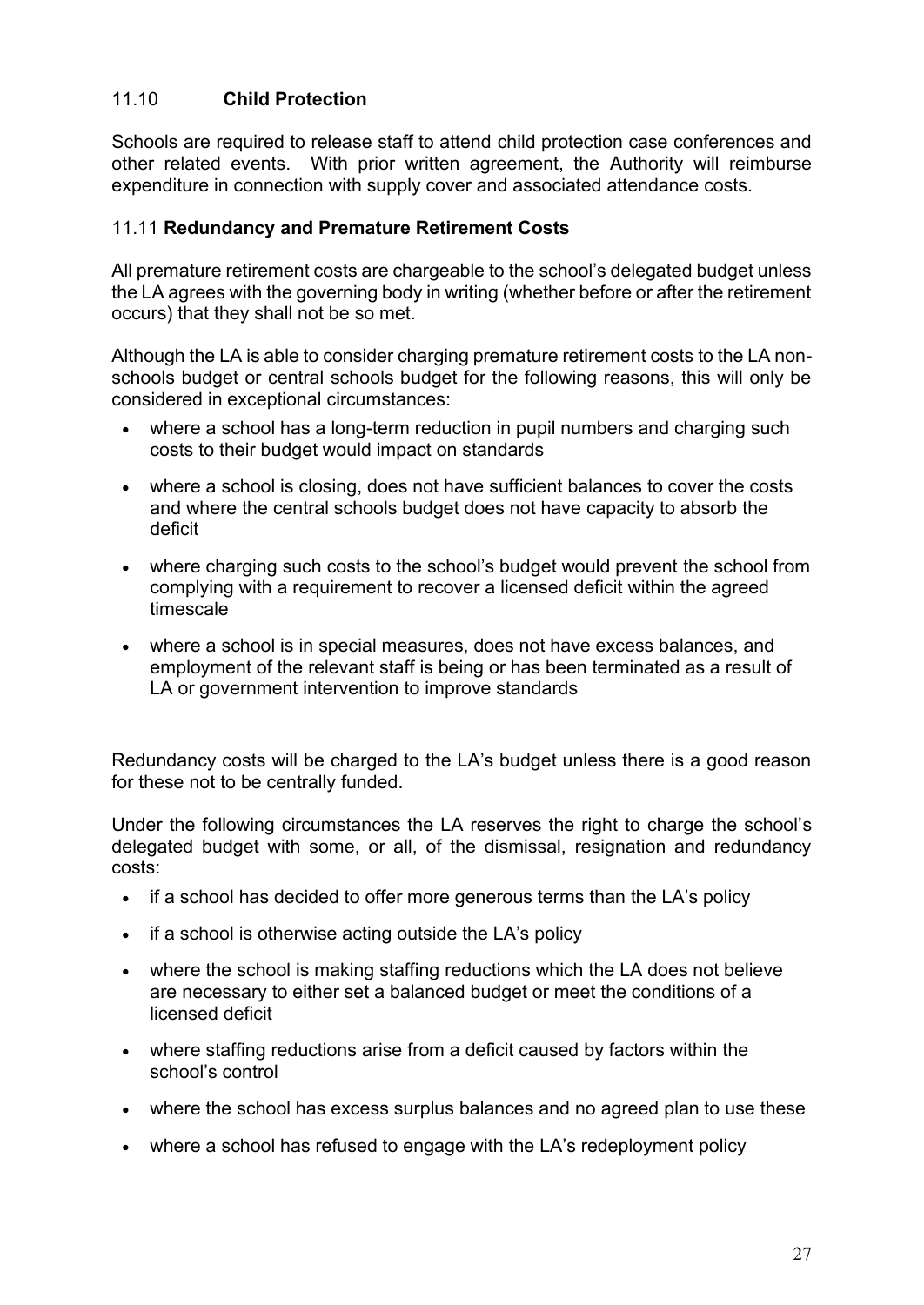For staff employed under the community facilities power, the default position is that costs in respect of any premature retirement, dismissal, or for the purpose of securing the resignation, of any member of the staff of a maintained school who is employed for community purposes must be met by the governing body.

These costs can be funded from the school's delegated budget if the governing body is satisfied that this will not interfere to a significant extent with the performance of any duties imposed on them by the education acts, including the requirement to conduct the school with a view to promoting high standards of educational achievement.

Where a person is employed partly for community purposes and partly for other purposes, any payment or costs in respect of that person is to be apportioned between the two purposes; and the preceding provisions of this section shall apply separately to each part of the payment or costs.

### 11.12. **Delegation to New Schools**

The Authority is empowered to delegate selectively and optionally to the Governing Bodies of schools which have yet to receive delegated budgets. A new school must receive a delegated budget not later than the date on which it opens (that is to say, the date on which it first admits pupils), unless the Authority has obtained the Secretary of State's approval to a postponement beyond that date (which will only be given in exceptional circumstances). The Authority is able to give a delegated budget to a new school in advance of its opening date.

#### 12.0. **RESPONSIBILITY FOR REPAIRS AND MAINTENANCE**

#### 12.1 **Community Schools**

Schools are responsible in the first instance for all repair & maintenance (R&M), including day-to-day revenue work and capital work. If a capital scheme is in excess of one year's Devolved Formula Capital and is a high priority, it may be considered for inclusion in the Local Authority's Capital Programme. If the local authority is considering funding a priority R & M project from the Capital Programme, Corporate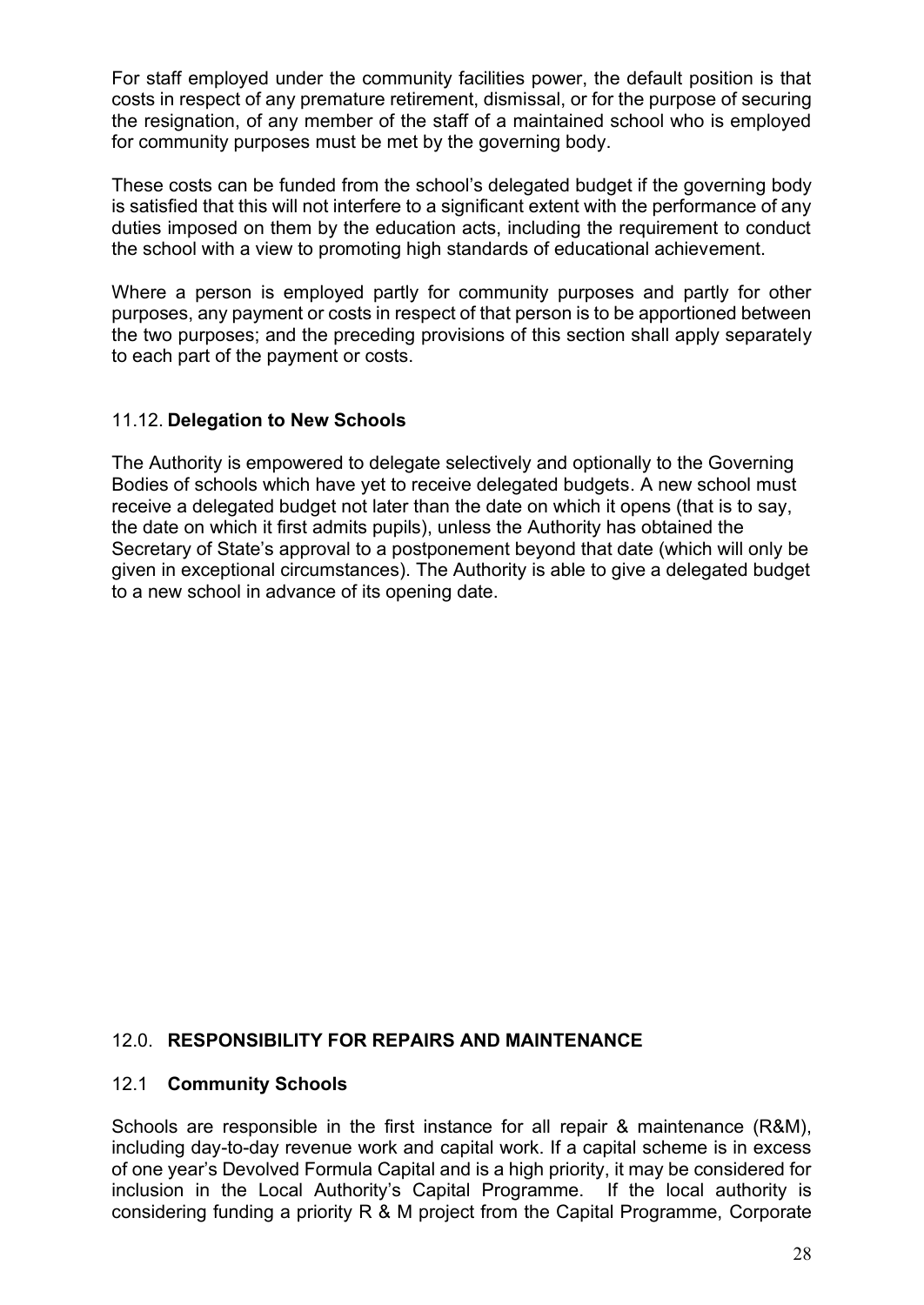Finance will contact the school concerned to discuss details including a possible contribution from the school's Devolved Formula Capital (DFC).

If the school wish to undertake capital works, they need to refer to the "Guide for Schools Managing Capital Projects" and complete in the first instance the Prenotification Approval form.

The Authority's de minimis limit for the definition of capital and revenue is £2,000.

#### 12.2 **VA Schools**

For voluntary aided schools, the liability of the authority for repairs and maintenance (albeit met by delegation of funds through the budget share) is the same as for other maintained schools, and no separate list of responsibilities is necessary for such schools. However, eligibility for capital grant from the Secretary of State for capital works at voluntary aided schools depends on the *de minimis* limit applied by DfE to categorise such work, not the *de minimis* limit used by the authority

#### 12.3 **Local Authority Responsibilities**

The Authority will delegate all funding for repairs and maintenance to schools.

Only capital expenditure is to be retained by the LA. For these purposes, expenditure may be treated as capital only if it fits the definitive of capital used by the Council for financial accounting purposes in line with the CIPFA Code of Practice on local authority accounting for capital expenditure; any expenditure under £10,000 is counted as de minimis.

Voluntary Aided Governors will continue to be eligible for grant from the DFE in respect of their statutory responsibilities and in addition, they will have responsibility for other repairs and maintenance items on the same basis as Community and Foundation schools.

#### 13. **COMMUNITY FACILITIES**

#### 13.1. **Introduction**

Sections 27(1) & 28(2) of The Education Act 2002 empower schools to set up Community Facilities. Schools which choose to exercise the power conferred by section 27 (1) will be subject to controls.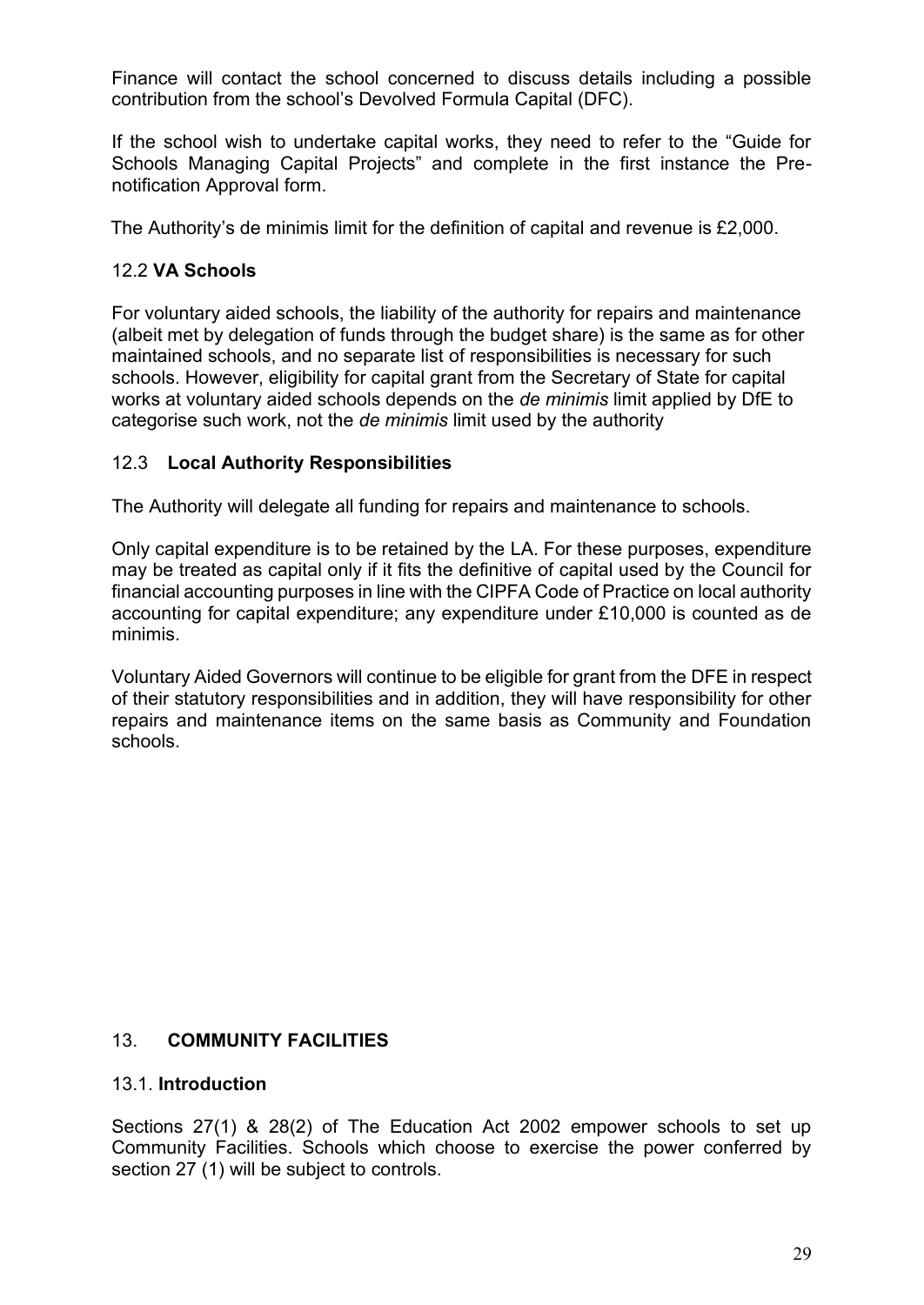Regulations made under section 28 (2), if made, can specify activities which may not be undertaken at all under the main enabling power.

Under section 28(1), the main limitations and restrictions on the power will be those contained in this scheme as made under section 48 of the School Standards and Framework Act 1998 as amended by paragraph 2 of Schedule 3 to the Education Act 2002. Schools are therefore subject to all prohibitions, restrictions and limitations in this scheme. This does not extend to joint-use agreements, transfer of control agreements, or agreements between the LA and schools to secure the provision of adult and community learning.

Mismanagement of community facilities funds can be grounds for suspension of the right to a delegated budget.

## 13.2 **Consultation with the Local Authority – financial aspects**

Section 28(4) of the Education Act 2002 requires that before exercising the community facilities power, governing bodies must consult the local education authority, and have regard to advice given to them by their Authority The procedures stated below should be followed to achieve this:-

- Schools are required to seek Authority advice via a predetermined format giving reasonable notice to the Authority.
- The Authority must provide advice within a reasonable time
- Schools must inform the Authority of action taken following Authority advice
- The Authority may not levy a charge for this advice

#### 13.3 **Funding agreements – Local Authority powers**

The provision of community facilities in a school may be dependent on the conclusion of a funding agreement with a third party, which will either be supplying funding or supplying funding and taking part on the provision. A very wide range of bodies and organisations are potentially involved.

Proposed funding agreements with third parties (as opposed to funding agreements with the Authority itself) should be submitted to the Authority allowing adequate time for the Authority to provide its comments. The Authority does not have the right to veto such agreements, either directly or through requiring a right to countersign the agreement. If the third party requires Authority consent to the agreement for it to proceed, such a requirement and the method by which Authority consent is to be signified is a matter for that third party. However, if an agreement has been or is to be concluded against the wishes of the Authority or has been concluded without informing the Authority, which in the view of the Authority is seriously prejudicial to the school or the Authority, that may constitute grounds for the suspension of the right to a delegated budget.

### 13.4 **Other prohibitions, restrictions and limitations**

The Authority may require in a specific instance of use of the community facilities power by a governing body, for the governing body concerned to make arrangements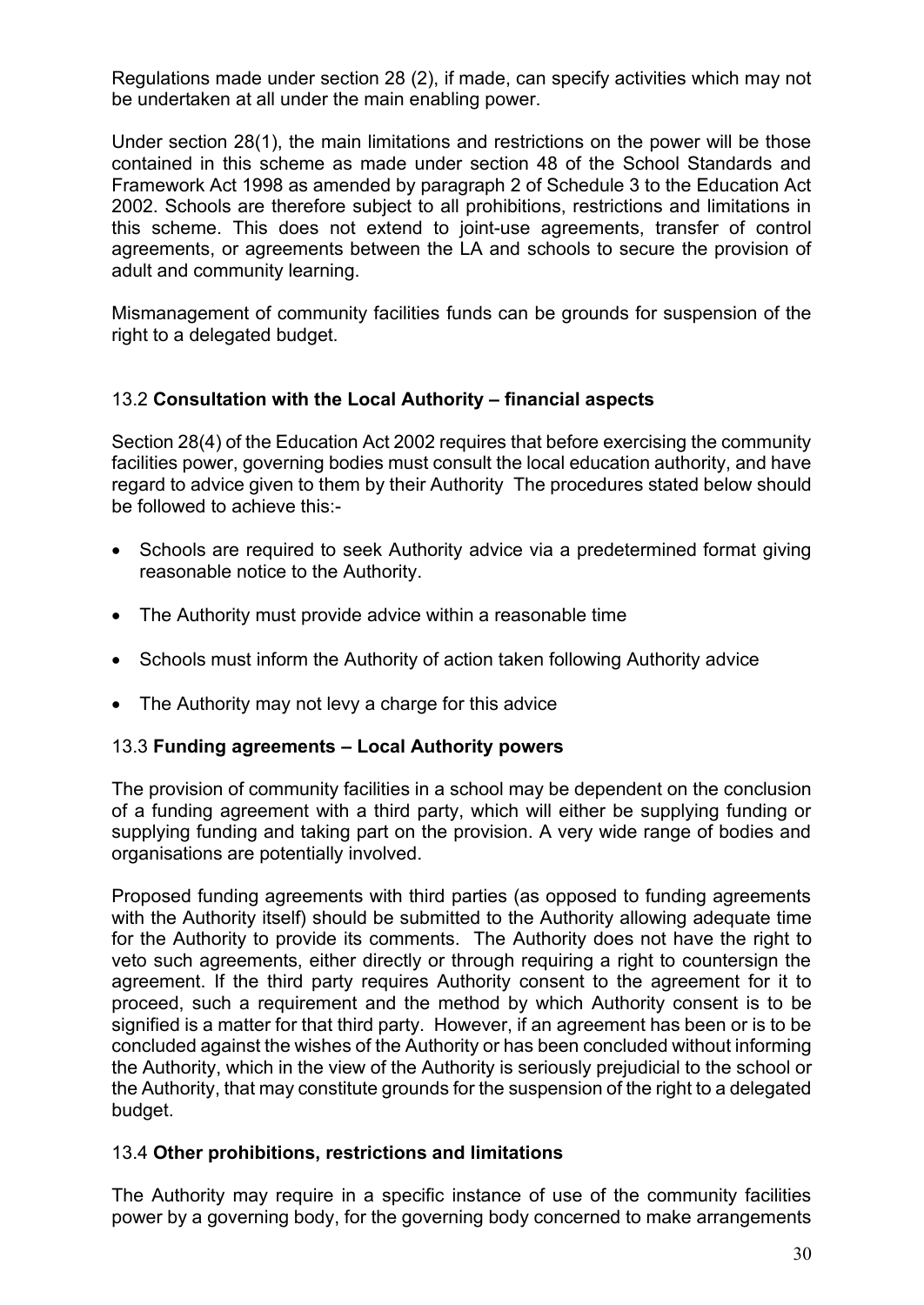to protect the financial interests of the Authority by either carrying out the activity concerned through the vehicle of a limited company formed for the purpose, or by obtaining indemnity insurance for risks associated with the project in question, as specified by the Authority. The Authority will only impose this provision where it has good reason to believe that the proposed project carries significant financial risks.

Section 28 of the Education Act provides that the exercise of the community facilities power is subject to prohibitions, restrictions and limitations in the scheme for financing schools.

Schools should not enter into an agreement that would not comply with the Authority's standing orders or financial regulations, or jeopardise the financial position of the Authority or school, or pupil welfare or education.

## 13.5 **Supply of financial information**

The Authority can require schools that exercise the community facilities power to provide the Authority with an annual budget approved by the governing body. Copies of the approved budget should be forwarded as soon as practicable, but no later than 31 May in the financial year to which it relates, in an approved format. The form must detail the Governing Body's intention for expenditure and income in the current year and the assumptions underpinning the budget plan. Revised plans, approved by the Governing Body, must be completed, and forwarded as soon as practicable after 31 October but no later than 30 November in the financial year to which it relates in an approved format. The Authority, on giving notice to the school that it believes there to be cause for concern as to the school's management of the financial consequences of the exercise of the community facilities power, can require financial statements to be supplied every three months in an approved format and, if the Authority sees fit, can require the submission of a recovery plan for the activity in question in an approved format. Financial information relating to community facilities should be included in any returns made under the Consistent Financial Reporting (CFR) Framework.

### 13.6 **Audit**

The school will be required to grant access to the school's records connected with exercise of the community facilities power, in order to facilitate internal and external audit of relevant income and expenditure.

Schools are required to include in funding agreements with other persons pursuant to the exercise of the community facilities power, adequate provision for access by the Authority to the records and other property of those persons held on the school premises, or held elsewhere insofar as they relate to the activity in question, in order for the Authority to satisfy itself as to the propriety of expenditure on the facilities in question.

### 13.7 **Treatment of income and surpluses**

The school retains all net income derived from community facilities except where otherwise agreed with a funding provider, whether that is the Authority or some other person.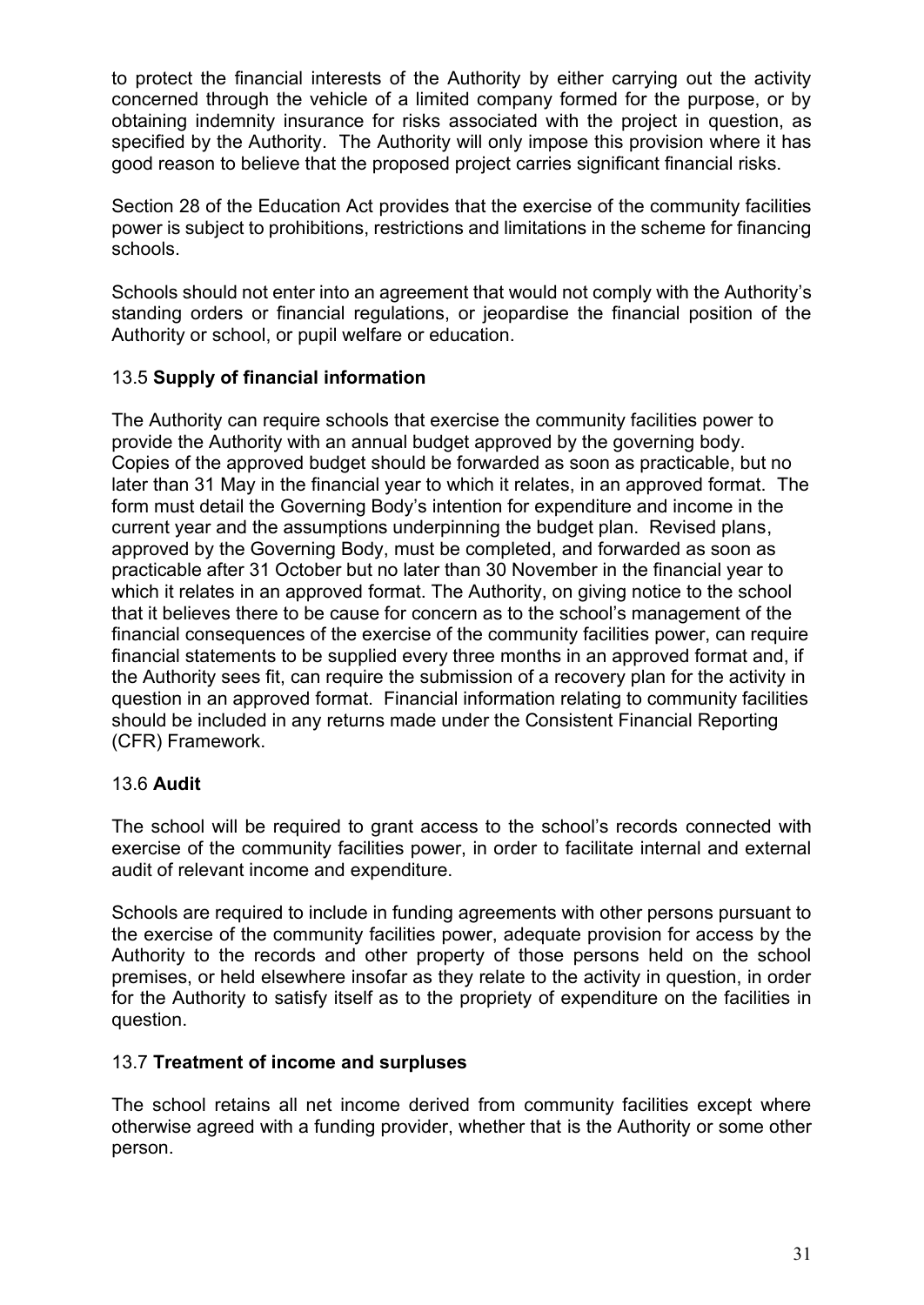The school can carry forward retained net income from one financial year to the next as a separate community facilities surplus, or, subject to the agreement of the Authority at the end of each financial year, transfer all or part of it to the budget share balance.

If the school is a community or community special school, and the Authority ceases to maintain the school, any accumulated retained income obtained from exercise of the community facilities power reverts to the Authority unless otherwise agreed with a funding provider.

#### 13.8 **Health and safety matters**

Schools and Partners exercising community facilities powers are subject to the health and safety provisions covered in paragraph 11.5 of this scheme.

The governing body has responsibility for the costs of securing Disclosure and Barring Service clearance for all adults involved in community activities taking place during the school day. Governing bodies can pass on these costs to a funding partner as part of an agreement with that partner.

#### 13.9 **Insurance**

It is the responsibility of the governing body to ensure adequate arrangements are made for insurance against risks arising from the exercise of the community facilities power, taking professional advice as necessary. Such insurance should not be funded from the school budget share. The school should seek the Authority's advice before finalising any insurance arrangement for community facilities.

The Authority can undertake its own assessment of the insurance arrangements made by a school in respect of community facilities, and if it judges those arrangements to be inadequate, make arrangements itself and charge the resultant cost to the school. Such costs cannot be charged to the school's budget share.

Instead of taking out insurance, a school may join the RPA for risks that are covered by the RPA.

#### 13.10 **Taxation**

Schools should seek the advice of the Authority on any issues relating to the possible imposition of Value Added Tax on expenditure in connection with community facilities, including the use of the local authority VAT reclaim facility.

If any member of staff employed by the school or Authority in connection with community facilities at the school is paid from funds held in a school's own bank account (whether a separate bank account is used for community facilities or not – see paragraph 13.11), the school is likely to be held liable for payment of income tax and national insurance in line with Inland Revenue rules. These employees should be paid via the schools payroll service.

Schools should follow Authority advice in relation to the Construction Industry Scheme where this is relevant to the exercise of the community facilities power (see paragraph 7.2).

### 13.11 **Banking**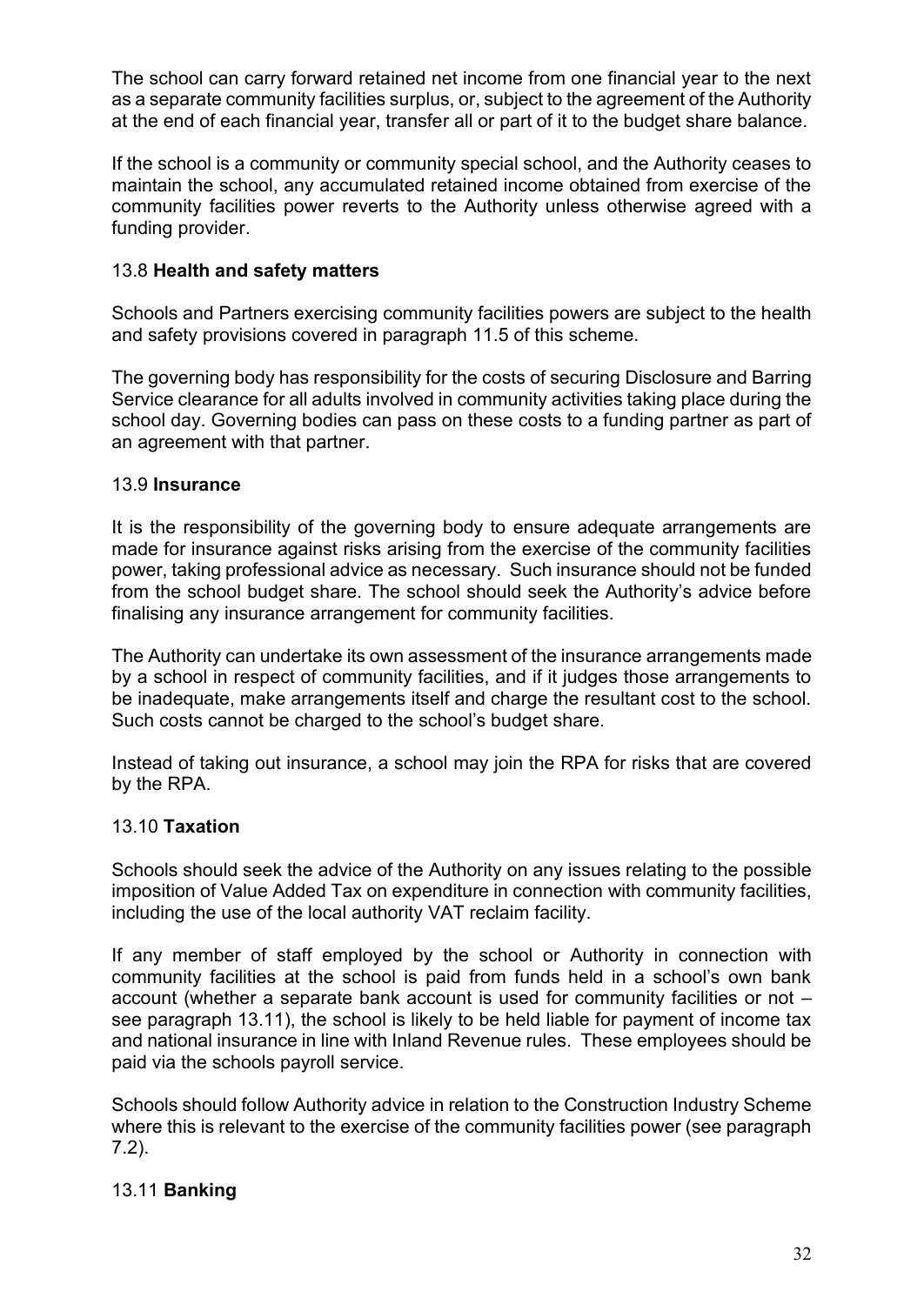The school should either maintain separate bank accounts for budget share and community facilities, or have one account but with adequate internal accounting controls to maintain separation of funds. Alternatively schools that do not have their own bank accounts can utilise the Authority's banking arrangements, which would permit adequate separation of such funds from the school budget share and other Authority funds.

Provisions relating to the operation of bank accounts are set out in paragraphs 3.5 and 3.5.1 with the exception that the bank account mandate showing the Authority as the owner of the funds in the account does not apply.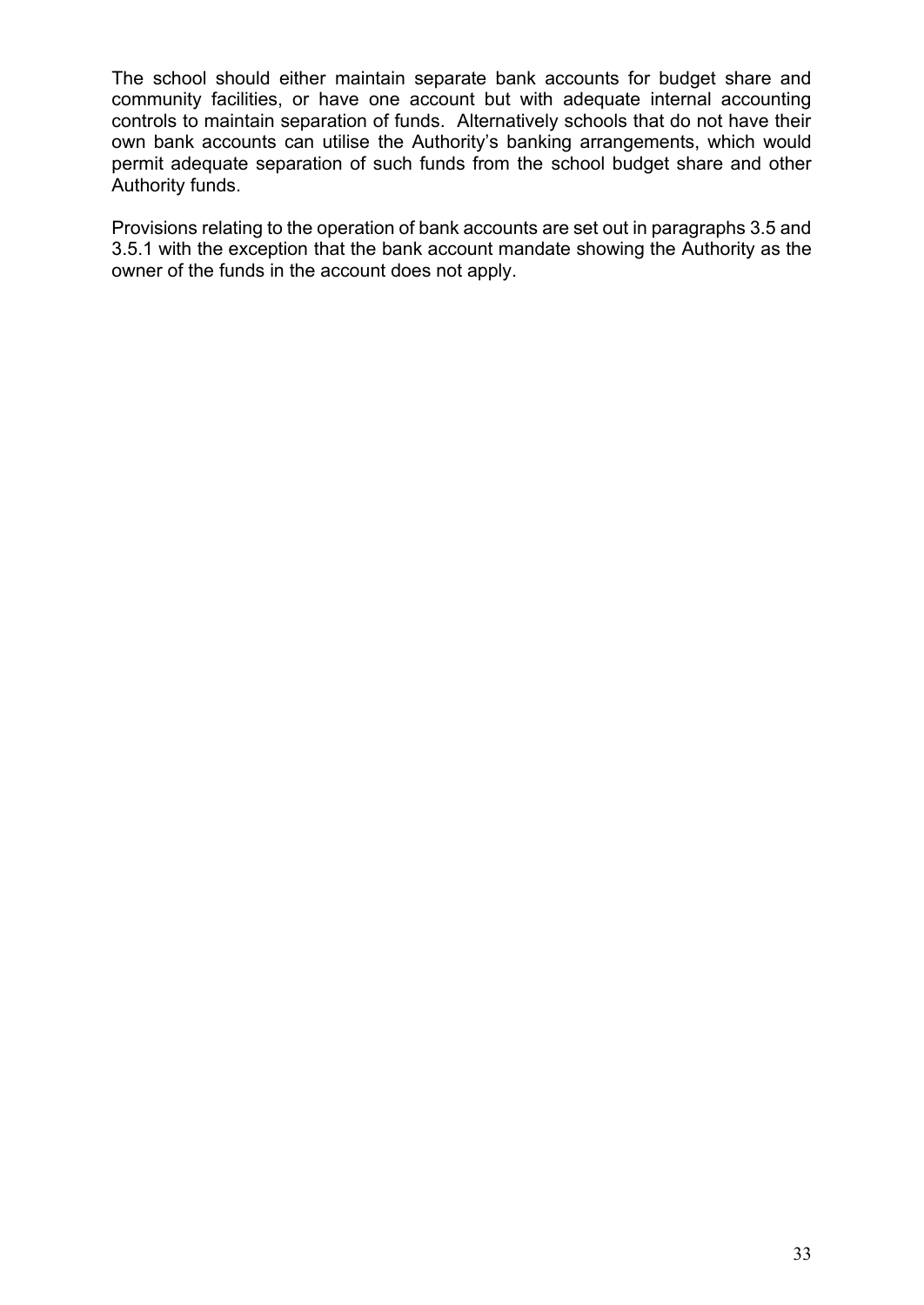#### **SCHOOLS MAINTAINED BY SOUTH GLOUCESTERSHIRE COUNCIL ON 1 APRIL 2020 DfE**

|                               |           |   | <b>DIE</b><br><b>REFERENCE</b><br><b>NO</b> |
|-------------------------------|-----------|---|---------------------------------------------|
| <b>Primary Schools</b>        |           |   |                                             |
| Abbotswood                    |           | P | 2008                                        |
| <b>Alexander Hosea</b>        |           | P | 2185                                        |
| Almondsbury                   | <b>VC</b> | Ρ | 3042                                        |
| <b>Bailey's Court</b>         |           | Ρ | 2341                                        |
| <b>Barley Close</b>           |           | Ρ | 2216                                        |
| <b>Barrs Court</b>            |           | Ρ | 2333                                        |
| <b>Beacon Rise</b>            |           | P | 2329                                        |
| <b>Blackhorse</b>             |           | Ρ | 2317                                        |
| <b>Bowsland Green</b>         |           | P | 2340                                        |
| <b>Broadway</b>               |           | I | 2231                                        |
| <b>Bromley Heath Infants</b>  |           | I | 2192                                        |
| <b>Bromley Heath Juniors</b>  |           | J | 2191                                        |
| <b>Cadbury Heath</b>          |           | P | 2180                                        |
| <b>Cherry Garden</b>          |           | Ρ | 2308                                        |
| <b>Christ the King</b>        | <b>VA</b> | Ρ | 3436                                        |
| Christchurch Infants, Downend | <b>VC</b> | L | 3051                                        |
| Christchurch Junior, Downend  | <b>VC</b> | J | 3050                                        |
| Christchurch, Hanham          | VC        | P | 3048                                        |
| Coniston                      |           | Ρ | 2002                                        |
| Courtney                      |           | P | 2227                                        |
| <b>Crossways Infants</b>      |           | L | 2220                                        |
| <b>Crossways Juniors</b>      |           | J | 2208                                        |
| <b>Elm Park</b>               |           | P | 2313                                        |
| <b>Emersons Green</b>         |           | Ρ | 2007                                        |
| <b>Frampton Cotterell</b>     | VC        | Ρ | 3045                                        |
| Frenchay                      | VC        | P | 3067                                        |
| Gillingstool                  |           | P | 2322                                        |
| Hambrook                      |           | P | 2186                                        |
| Hanham Abbot's                |           | J | 2174                                        |
| Hawkesbury                    | VC        | P | 3046                                        |
| <b>Holy Family</b>            | <b>VA</b> | P | 3435                                        |
| <b>Holy Trinity</b>           | <b>VA</b> | P | 3410                                        |
| Horton                        | <b>VA</b> | P | 3431                                        |
| Iron Acton                    | <b>VC</b> | P | 3047                                        |
| <b>Kings Forest</b>           |           | P | 3440                                        |
| <b>Little Stoke</b>           |           | P | 2003                                        |
| <b>Longwell Green</b>         |           | Ρ | 2194                                        |
| Mangotsfield                  | <b>VC</b> | P | 3049                                        |
| Manor, The                    | <b>VC</b> | P | 3064                                        |
| Manorbrook                    |           | L | 2339                                        |
| Marshfield                    | VC        | P | 3053                                        |
| <b>North Road</b>             |           | Ρ | 2187                                        |
| Old Sodbury                   | <b>VC</b> | P | 3061                                        |
| Oldbury-on-Severn             | <b>VC</b> | P | 3054                                        |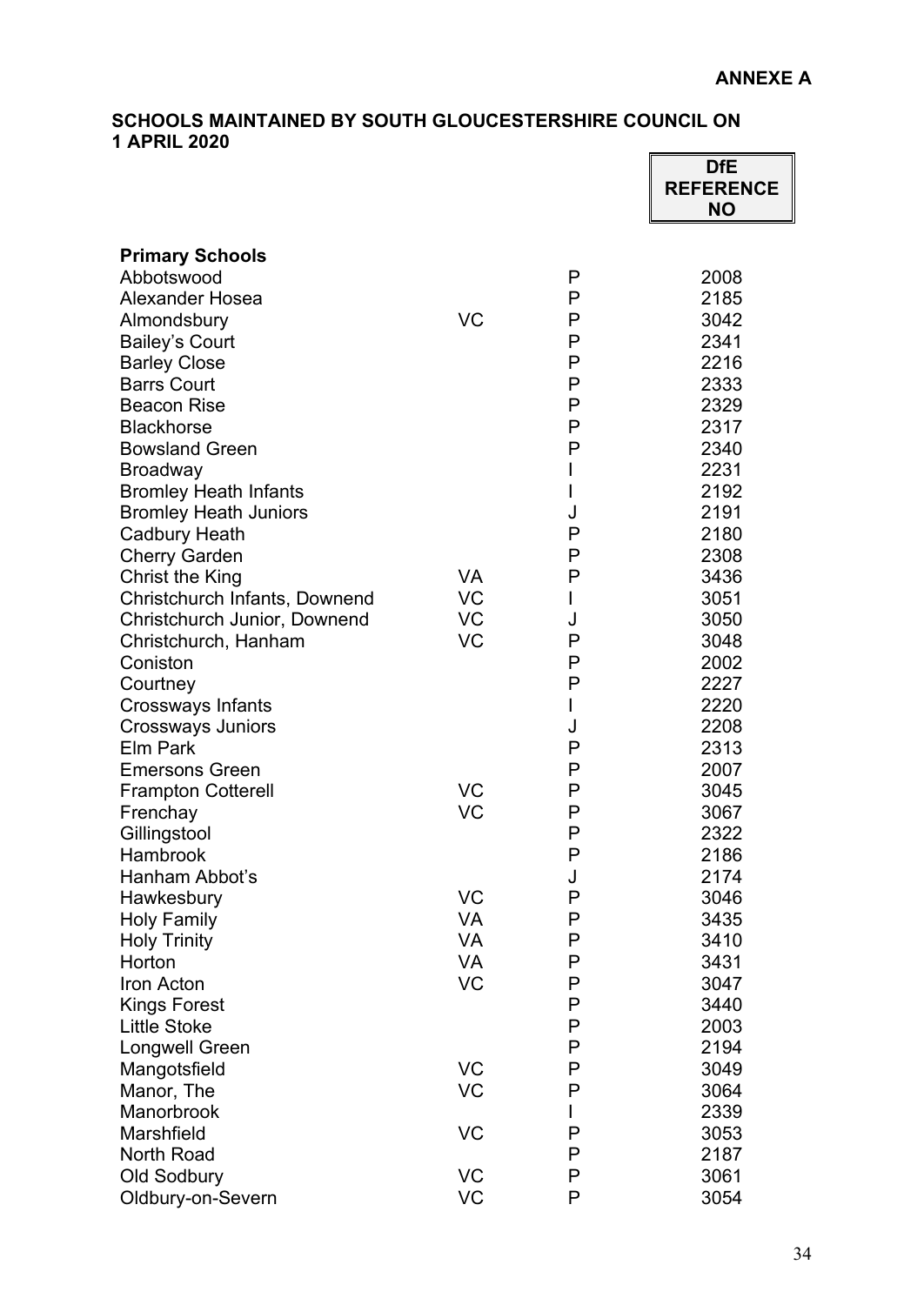|                                                  |           |        | <b>DfE</b>       |
|--------------------------------------------------|-----------|--------|------------------|
|                                                  |           |        | <b>REFERENCE</b> |
|                                                  |           |        | <b>NO</b>        |
| Olveston                                         | VC        | P      | 3055             |
| Our Lady of Lourdes                              | <b>VA</b> | Ρ      | 3434             |
| Park, The                                        |           | P      | 2176             |
| Parkwall                                         |           | P      | 2181             |
| Pucklechurch                                     | VC        | P      | 3056             |
| Rangeworthy                                      | <b>VC</b> | P      | 3057             |
| Raysfield Infants                                |           | L      | 2225<br>2224     |
| Raysfield Junior<br><b>Redfield Edge</b>         |           | J<br>P | 2168             |
|                                                  |           | J      | 2188             |
| Ridge, The<br><b>Samuel White's</b>              |           | L      | 2199             |
| <b>Shield Road</b>                               |           | P      | 2172             |
| St. Andrew's, Cromhall                           | <b>VC</b> | Ρ      | 3072             |
| St. Anne's, Oldland                              | <b>VC</b> | P      | 3044             |
| St. Augustine's                                  | <b>VA</b> | P      | 3437             |
| St. Barnabas                                     | VC        | P      | 3059             |
| St Chad's, Patchway                              | <b>VC</b> | P      | 3070             |
| St. Helen's, Alveston                            | <b>VC</b> | Ρ      | 3043             |
| St. John's Mead                                  | <b>VC</b> | P      | 3127             |
| St Mary's, Bradley Stoke                         | <b>VA</b> | P      | 3300             |
| St. Mary's, Thornbury                            | VA        | P      | 3432             |
| St. Mary's, Yate                                 | <b>VA</b> | P      | 3433             |
| St. Michael's, Stoke Gifford                     | VC        | P      | 3126             |
| St. Michael's, Winterbourne                      | VC        | P      | 3123             |
| St. Paul's, Yate                                 | <b>VA</b> | P      | 3438             |
| <b>St Peters</b>                                 | <b>VC</b> | P      | 3441             |
| St. Stephen's Infants, Kingswood                 |           | L      | 2215             |
| St. Stephen's Juniors, Kingswood                 | VC        | J      | 3052             |
| Stanbridge                                       |           | P      | 2331             |
| <b>Staple Hill</b>                               |           | P      | 2179             |
| Tortworth                                        | VC        | P      | 3071             |
| <b>Trinity</b>                                   | <b>VC</b> | Ρ      | 3073             |
| <b>Tynings The</b>                               |           | P      | 2200             |
| Watermore                                        |           | P      | 2011             |
| Wellesley                                        |           | P      | 2306             |
| Wheatfield                                       |           | P      | 2005             |
| <b>Wick</b>                                      | <b>VC</b> | P      | 3065             |
| <b>Secondary Schools</b>                         |           |        |                  |
| <b>Brimsham Green</b>                            |           | S      | 4146             |
| <b>Chipping Sodbury</b>                          | <b>VC</b> | S      | 4502             |
|                                                  |           |        |                  |
| <b>Special Schools and Alternative Provision</b> |           |        |                  |
| <b>Warmley Park</b>                              |           |        | 7028             |
| <b>New Horizons</b>                              |           |        | 7032             |
| <b>Pathways Learning Centre</b>                  |           |        | 1100             |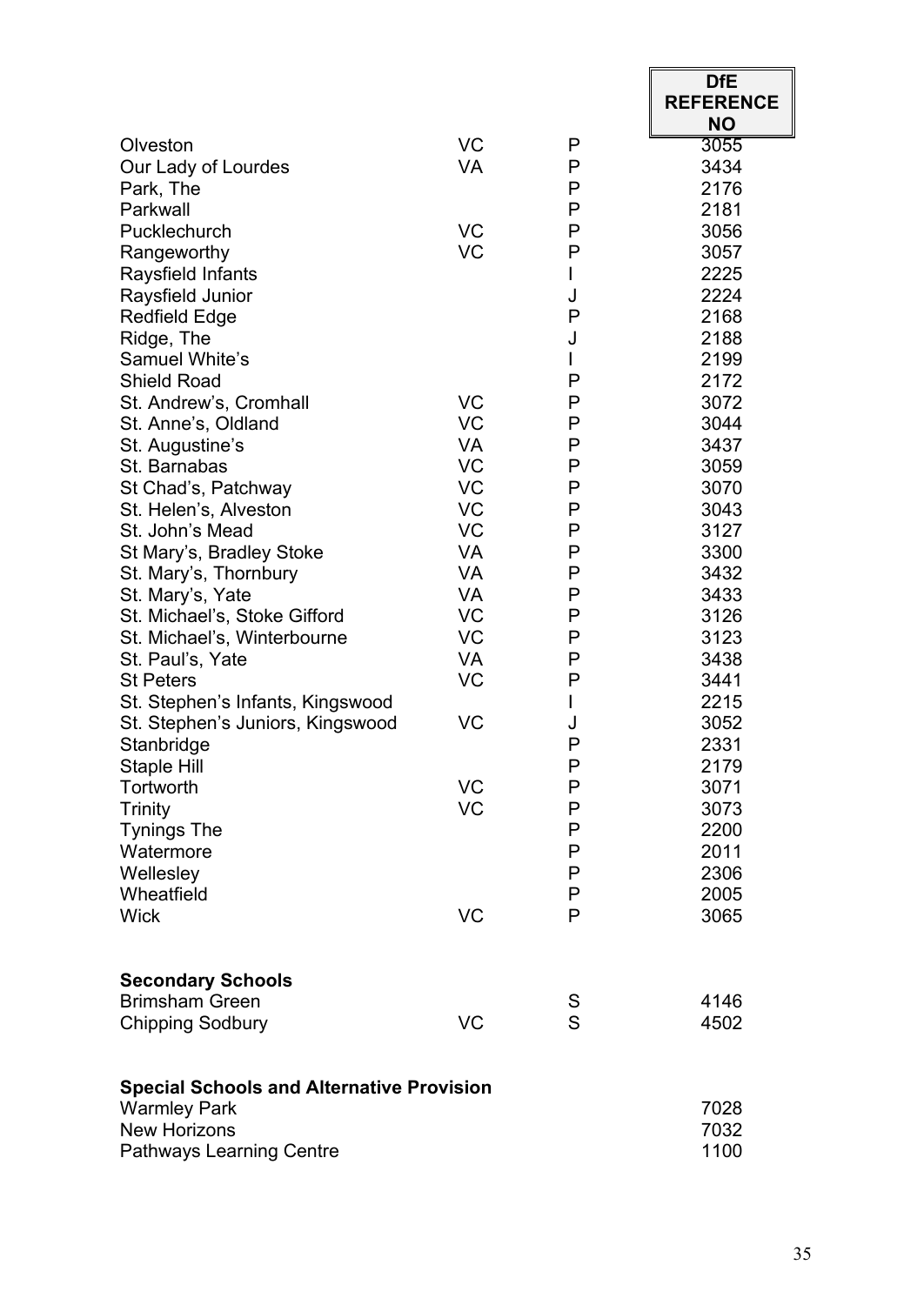## **MULTI YEAR PROJECT FUNDING (LOAN FACILITY)**

#### 1. **General**

The Scheme, as described below, has been set up to enable schools to take out loans set against the aggregated balances of schools. The terms and conditions surrounding the scheme are described in the following paragraphs.

#### 2. **Availability of Loans**

The extent to which schools applications for loans can be supported will be dependent upon the aggregate level of school balances as at the end of the previous financial year. The Chief Financial Officer has advised that 25% of the previous year's balances can be used to finance these loans.

No school will have an absolute right to receive a loan, but all schools with delegated budgets (Infant, Junior, Primary, Secondary and Special) are eligible to have their applications considered.

#### 3. **Purpose of the Loan**

Loans will be available for capital purchases where the life expectancy of the purchase is greater than the period of the loan. Loans will not be available to support day to day expenditure within the schools revenue budget with the exception of maintained secondary schools where they may apply for a loan to cover severance costs.

Consideration will be given to all requests received, though those bids which incorporate a guaranteed saving which covers or contributes significantly to the repayments and all projects with an environmental aspect, e.g. expenditure resulting in energy savings which will contribute to actually repay the debt will be encouraged.

Information Technology equipment may be considered, but the life expectancy of the equipment must exceed the length of the loan.

The Loan Scheme includes a provision for locally maintained Secondary Schools to apply for loans to cover severance costs. The criterion agreed is listed below:

i. The impact of making severance costs can be split over 3 years;

ii. The school to meet a third of the cost at the time of the decision;

iii. The loan to be repaid in equal instalments on the following two April dates;

iv. The maximum loan being for £100,000.

A loan can only be used for the purpose for which it has been granted. Loans granted to schools may be used as matched funding in seeking grants from outside bodies.

#### 4. **The Amount of the Loan**

The size of the loan will not normally exceed 10% of the school's delegated budget share. The higher the amount of the loan, the greater the degree of confidence required by the Director for Children, Adults and Health and the Chief Financial Officer so that the repayments will not place in jeopardy the school's ability to deliver the National Curriculum.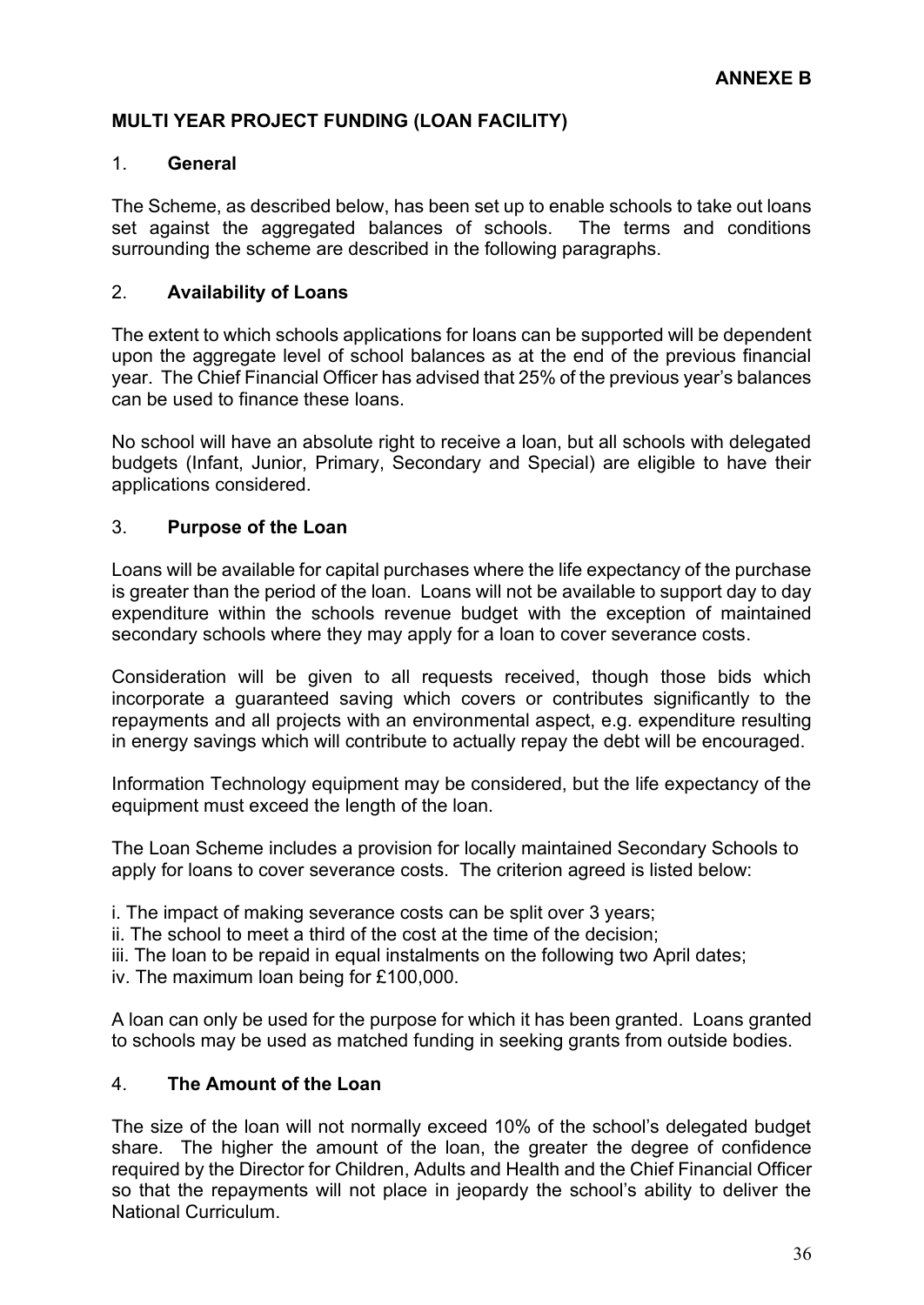## 5. **Interest Charged on Loan**

The interest to be charged on the loan will be at the Public Works Loan Board (PWLB) 5 year loan rate and will be fixed at the time the loan is granted. The loan should not exceed 4 years; this includes the year in which the expenditure is originally incurred.

## 6. **Loan Application Requirement**

A Governing Body may apply to the Director for Children, Adults and Health for a loan at any time during the year. All loan requests will need to be agreed by the Director for Children, Adults and Health and the Chief Financial Officer. The request will be judged against the number of financial criteria to assess the school's ability to repay the loan by making annual repayments. These will include:-

- i). Projected future years formula allocations and budgeted expenditure
- ii). Evidence of sound budgeting management based on previous 3 years experience
- iii). Record of balances

### 7. **Repayment Terms**

The expenditure will be incurred by the LA and then recovered by annual instalments charged against the schools budget share and costed against the relevant expenditure code.

Schools that convert to Academy status will be required to commit to the repayment of any outstanding balance at the date of conversion.

Where a school decides to repay the loan early, then this can be done at any time. Early repayment will only be permitted if the school has sufficient funds to meet the outstanding amount of the loan without incurring an overspend.

#### 8. **Acceptance of Application**

When an application has been accepted, a letter of reply will be sent to the Governing Body which will include the following:

The amount of the advance The period of the advance The interest rate The repayment schedule including:-

> Financial Year (no repayments made in the financial year in which the advance is made)

> Principal repayment (the amount of loan divided equally between the number of repayment years excluding the year of advance)

> Interest (calculated on the outstanding loan value at the start of the financial year)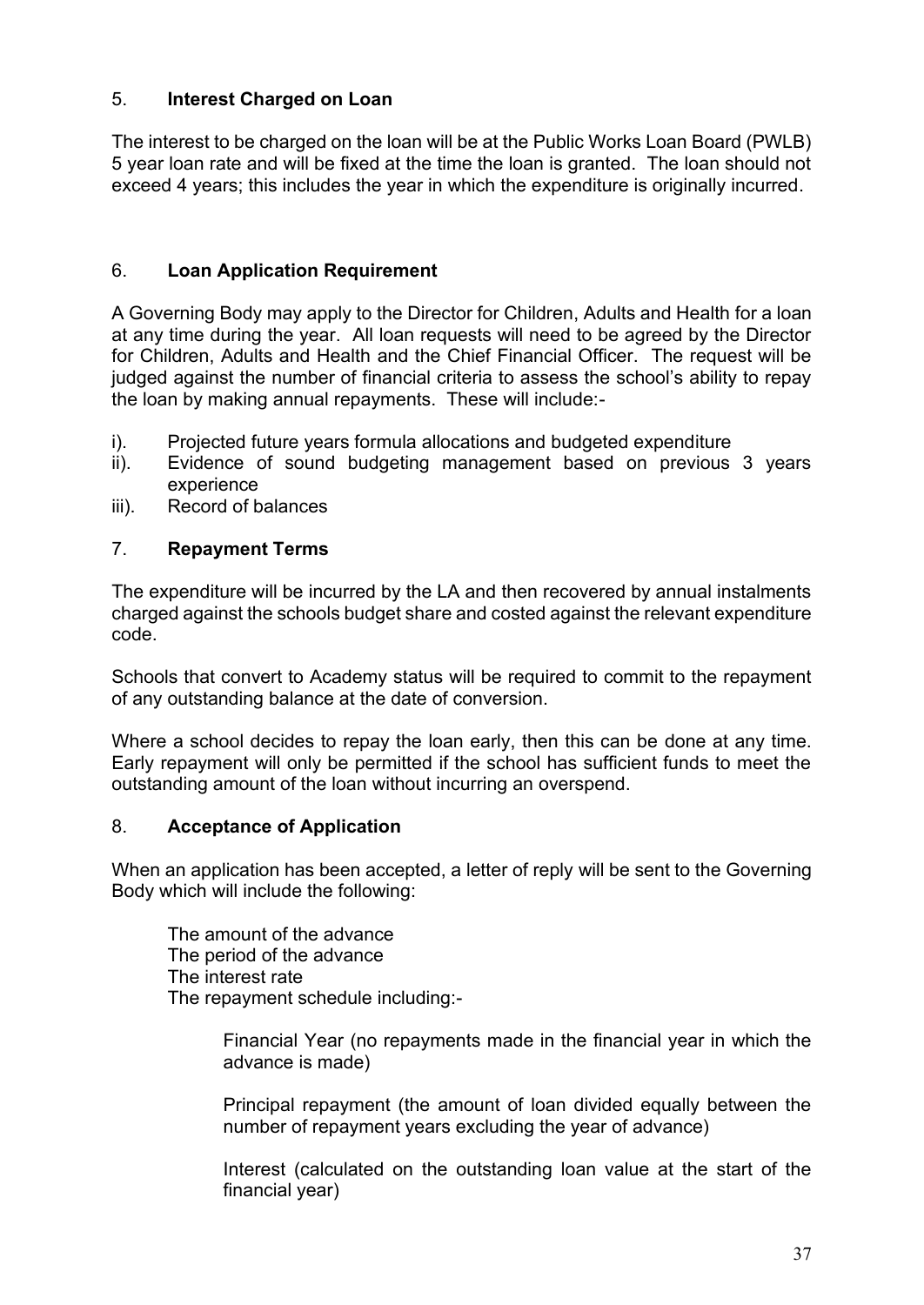The letter will also explain that the school will receive an invoice from the Authority each year for the principal repayment and the interest due for that financial year.

### 9. **Procedure for Payment of the Invoice Associated with the Loan**

The invoice associated with the capital purchase should be forwarded to the Education Finance Manager. The authorisation slip should be completed except for the certified for payment box.

## 10. **Application Form**

Attached is a proforma application form.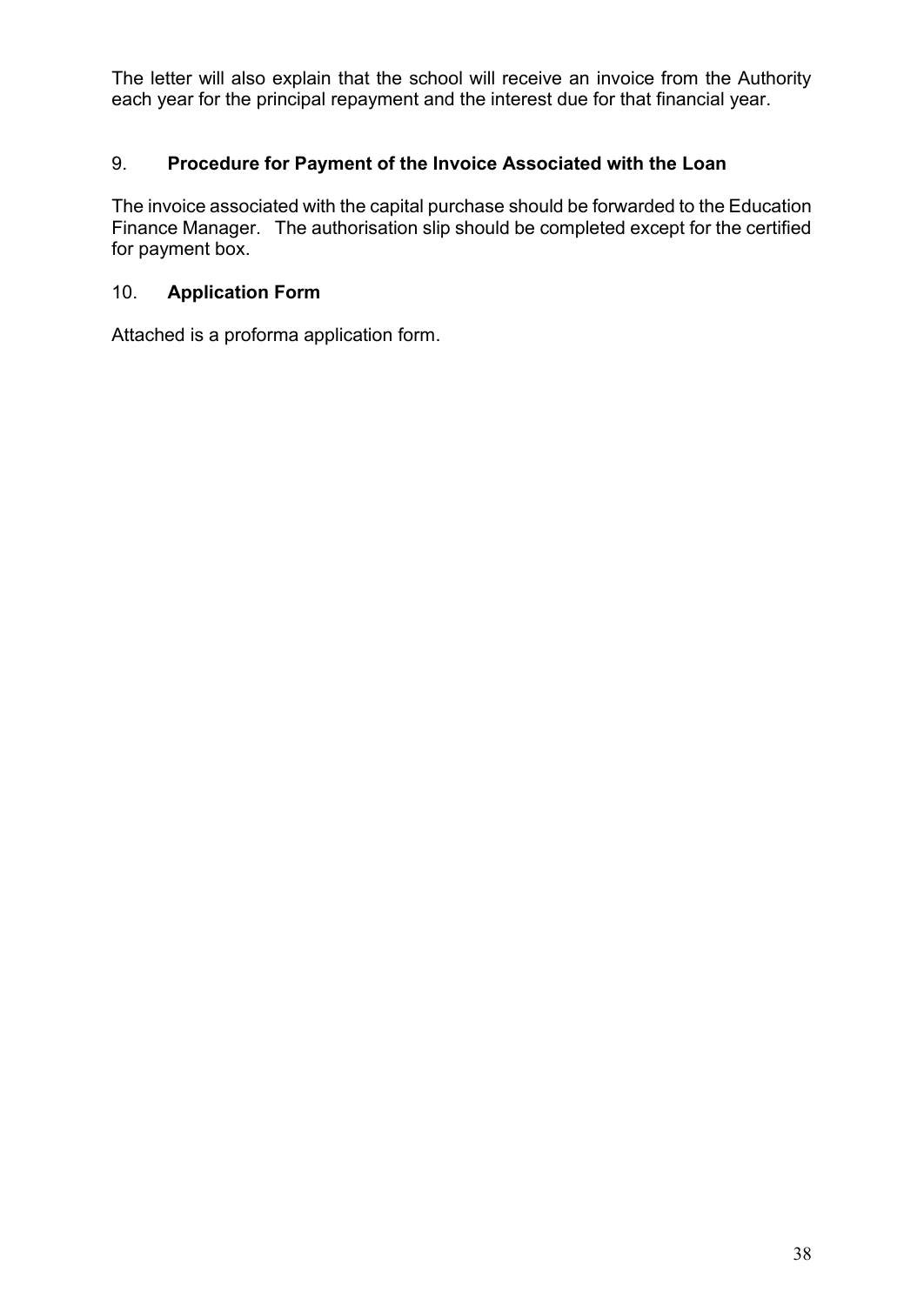

#### **LOANS TO SCHOOLS APPLICATION FORM**

**SCHOOL NAME:** 

**AMOUNT OF LOAN (£)** 

**PERIOD OF LOAN (YEARS):** 

**SUMMARY OF APPLICATION:**

**Please use continuation page if necessary/attach further details**

I agree to the terms and conditions set out in the loans to schools scheme and that the loan will be used for the benefit of the school as described above. I confirm that this application has been discussed and subsequently agreed at a meeting of the full Governing Body of the school.

**Signed**: ............................................................. **Date**: .............................................

### **Chair of Governing Body**

Please return the completed application form to South Gloucestershire Council, Chief Executive & Corporate Resources Department, CAH - Children Finance, Management Accounts, PO Box 1953, Bristol BS37 0DB or email [CORPCYPFInance@southglos.gov.uk](mailto:CORPCYPFInance@southglos.gov.uk)